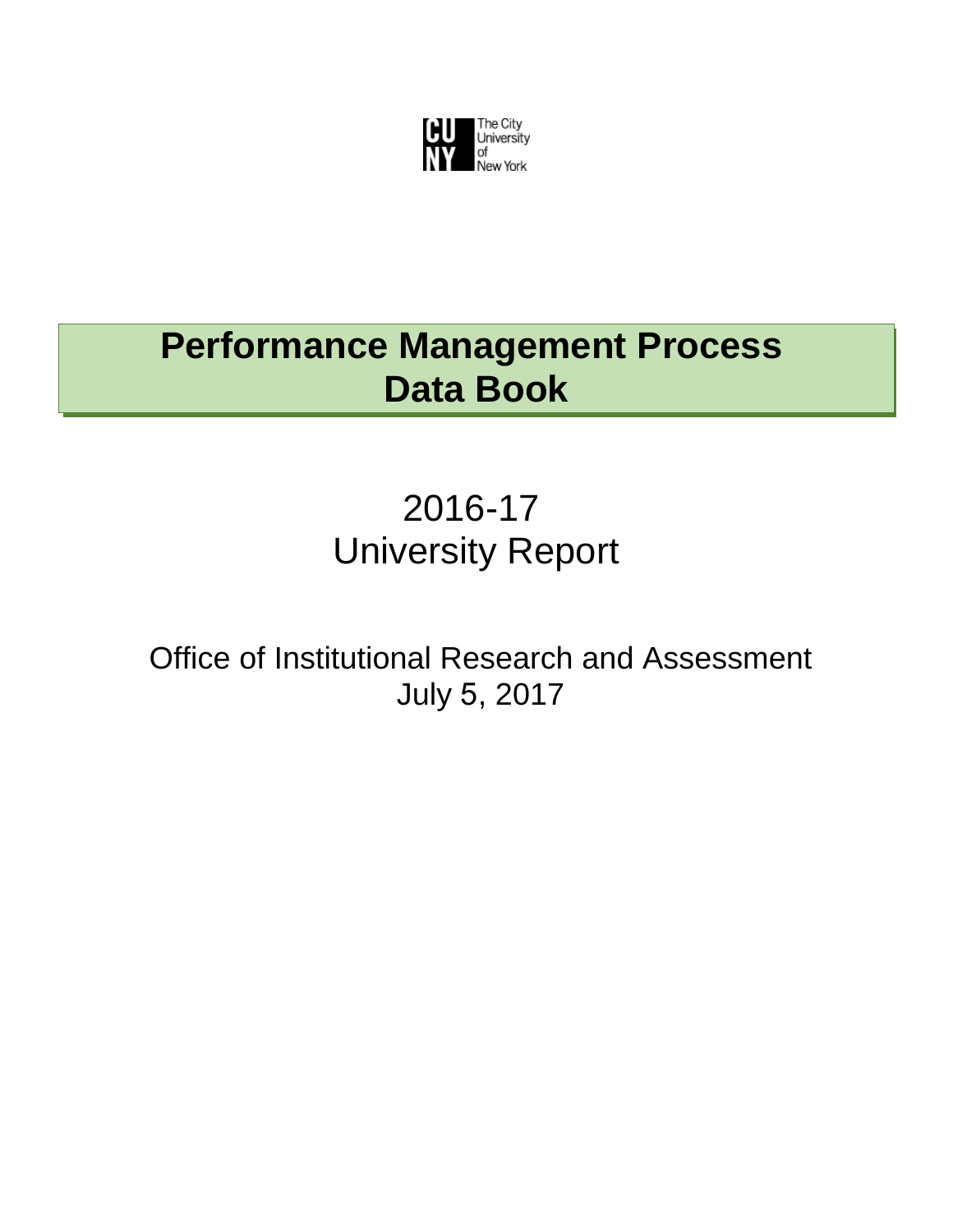### **2016‐17 PMP Data Book**

The University Performance Management Process (PMP) Data Book is designed to track progress on goals articulated in the CUNY Strategic Framework: www.cuny.edu/connected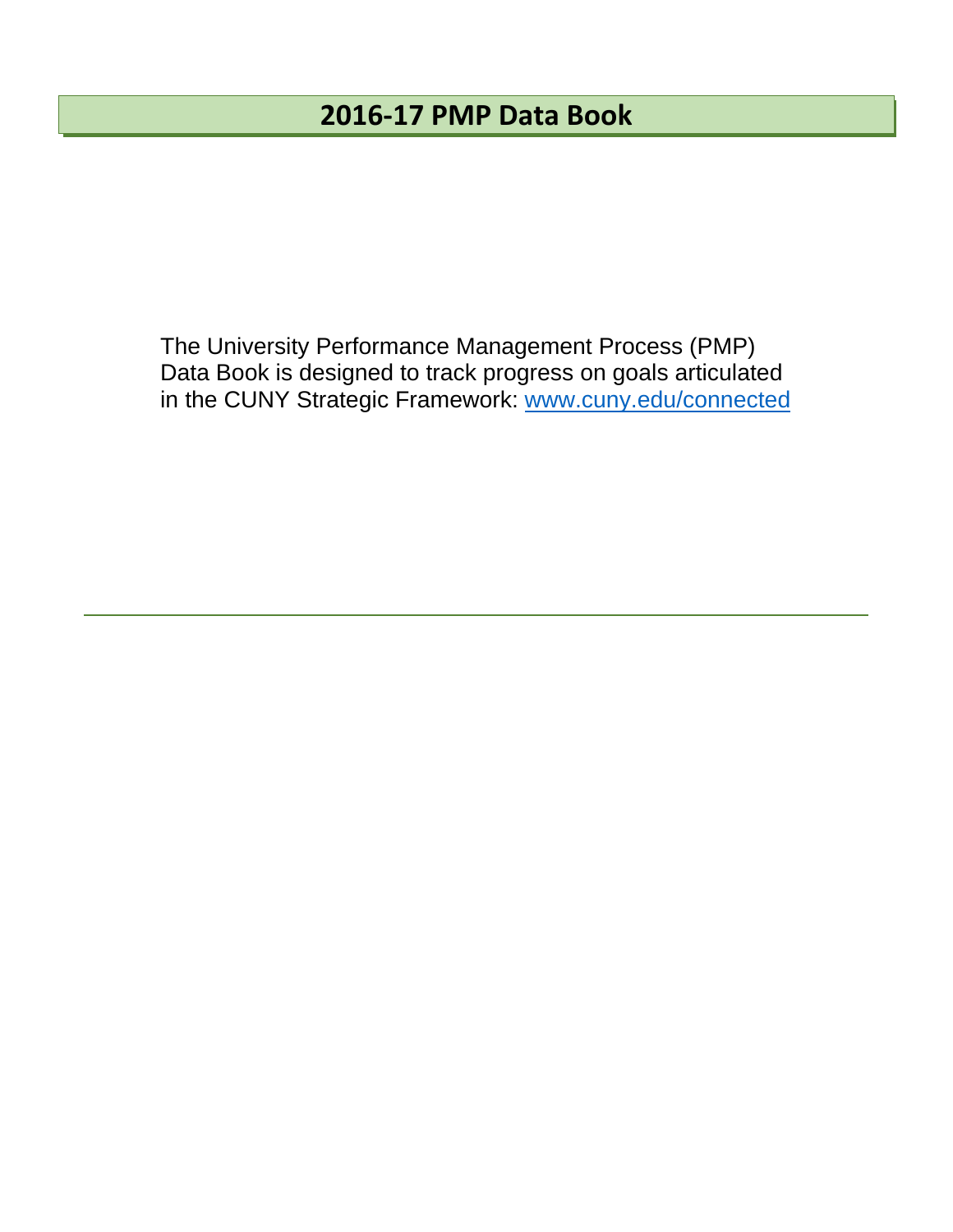### **2016‐17 PMP Data Book Table of Contents**

#### **Access and Completion**

| A.1 Aggressively expand online education, supporting the necessary infrastructure, training and incentives.                                                                                                                 |   |
|-----------------------------------------------------------------------------------------------------------------------------------------------------------------------------------------------------------------------------|---|
| Percentage of instructional (student) FTEs offered partially or totally online                                                                                                                                              | 1 |
| A.2 CUNY will double its three-year graduation rate for associate degrees and raise by ten points the six-year<br>graduation rate for bachelor's programs.                                                                  |   |
| Three-year graduation rate of associate full-time first-time freshmen (completed at college of entry)                                                                                                                       | 2 |
| Six-year graduation rate of baccalaureate full-time first-time freshmen (completed at college of entry)                                                                                                                     | 3 |
| Four-year graduation rate of students who transferred from an associate degree program to a CUNY<br>bachelor's program (tracked from semester of transfer)                                                                  | 4 |
| A.3 Facilitate taking courses on permit.                                                                                                                                                                                    |   |
| Permit registrations in                                                                                                                                                                                                     | 5 |
| Permit registrations out                                                                                                                                                                                                    | 6 |
| <b>College Readiness</b>                                                                                                                                                                                                    |   |
| <b>B.1 Improve remedial instruction</b>                                                                                                                                                                                     |   |
| Improve developmental reading outcomes: Percentage of associate degree-seeking first-time freshmen with<br>initial developmental need in reading who completed the freshman composition course within two years of<br>entry | 7 |
|                                                                                                                                                                                                                             |   |

Improve [developmental](#page-11-0) writing outcomes: Percentage of associate degree-seeking first-time freshmen with initial developmental need in writing who completed the freshman composition course within two years of entry 8

Improve developmental math outcomes: Percentage of associate degree‐seeking first‐time freshmen with initial [developmental](#page-12-0) need in math who completed a three or more‐credit math course within two years of entry 9

### **Career Success**

#### **C.1 Increase enrollment in STEM majors, with emphasis on increasing participation of women and minorities.**

| Number of students majoring in a STEM field                                                                      | 10 |
|------------------------------------------------------------------------------------------------------------------|----|
| Percentage of STEM majors who are female                                                                         | 11 |
| Percentage of STEM majors who are Underrepresented Minority (URM)                                                | 12 |
| C.2 CUNY will make pragmatic experiential learning a signature component of a CUNY education.                    |    |
| Percentage of undergraduate students reporting taking advantage of an Experiential Learning Opportunity<br>(ELO) | 13 |

### **Knowledge Creation and Innovative Research**

D.1 CUNY will invest in and support its faculty's knowledge creation, research, creative activities and innovation as **engaged scholars, teachers and members of the community.**

| Research awards (weighted 3-yr rolling average) |     |
|-------------------------------------------------|-----|
| Research awards (annual)                        |     |
| Number of funded research grants                | l h |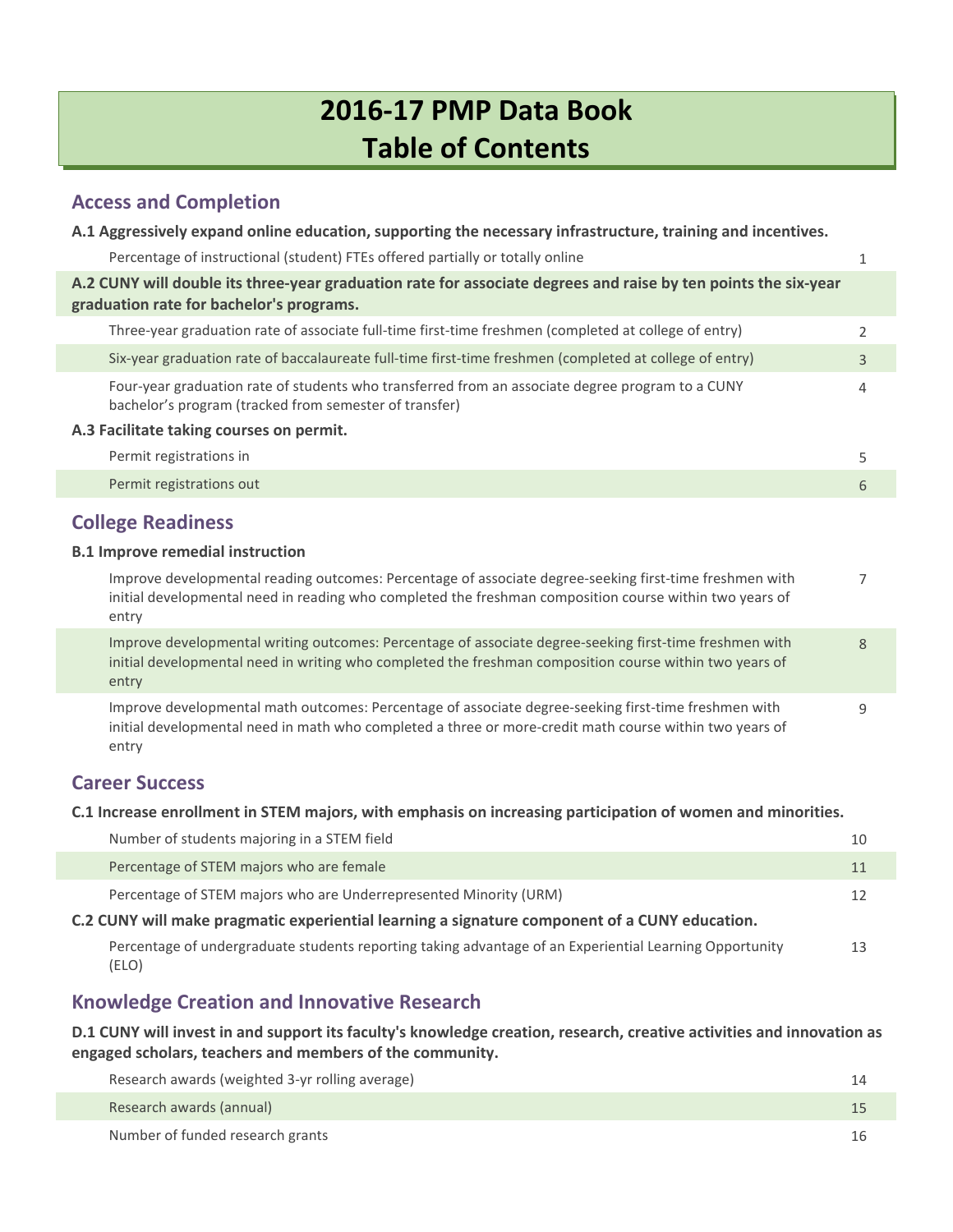## **2016‐17 PMP Data Book Table of Contents**

| D.2 Implement new strategies to build greater diversity in the faculty.                                                  |    |  |  |  |  |  |  |
|--------------------------------------------------------------------------------------------------------------------------|----|--|--|--|--|--|--|
| Percentage of minority full-time faculty                                                                                 | 17 |  |  |  |  |  |  |
| Percentage of Italian American full-time faculty                                                                         | 18 |  |  |  |  |  |  |
| Percentage of women full-time faculty                                                                                    | 19 |  |  |  |  |  |  |
| <b>Funding Model</b>                                                                                                     |    |  |  |  |  |  |  |
| E.1 Adopt best business practices; redesign business processes and streamline administrative functions.                  |    |  |  |  |  |  |  |
| Spending on student services, instruction and departmental research as a percentage of tax-levy budget                   | 20 |  |  |  |  |  |  |
| E.2 Advocate for investments from our funding partners, public and private.                                              |    |  |  |  |  |  |  |
| Total voluntary support (weighted 3-yr rolling average)                                                                  | 21 |  |  |  |  |  |  |
| Total voluntary support (annual)                                                                                         | 22 |  |  |  |  |  |  |
| E.3 Expand capacity by making more efficient use of CUNY's facilities; rely on technology to meet enrollment<br>demands. |    |  |  |  |  |  |  |
| Percentage of FTEs offered before 9 a.m.                                                                                 | 23 |  |  |  |  |  |  |
| Percentage of FTEs offered after 5 p.m.                                                                                  | 24 |  |  |  |  |  |  |
| Percentage of FTEs offered on the weekend                                                                                | 25 |  |  |  |  |  |  |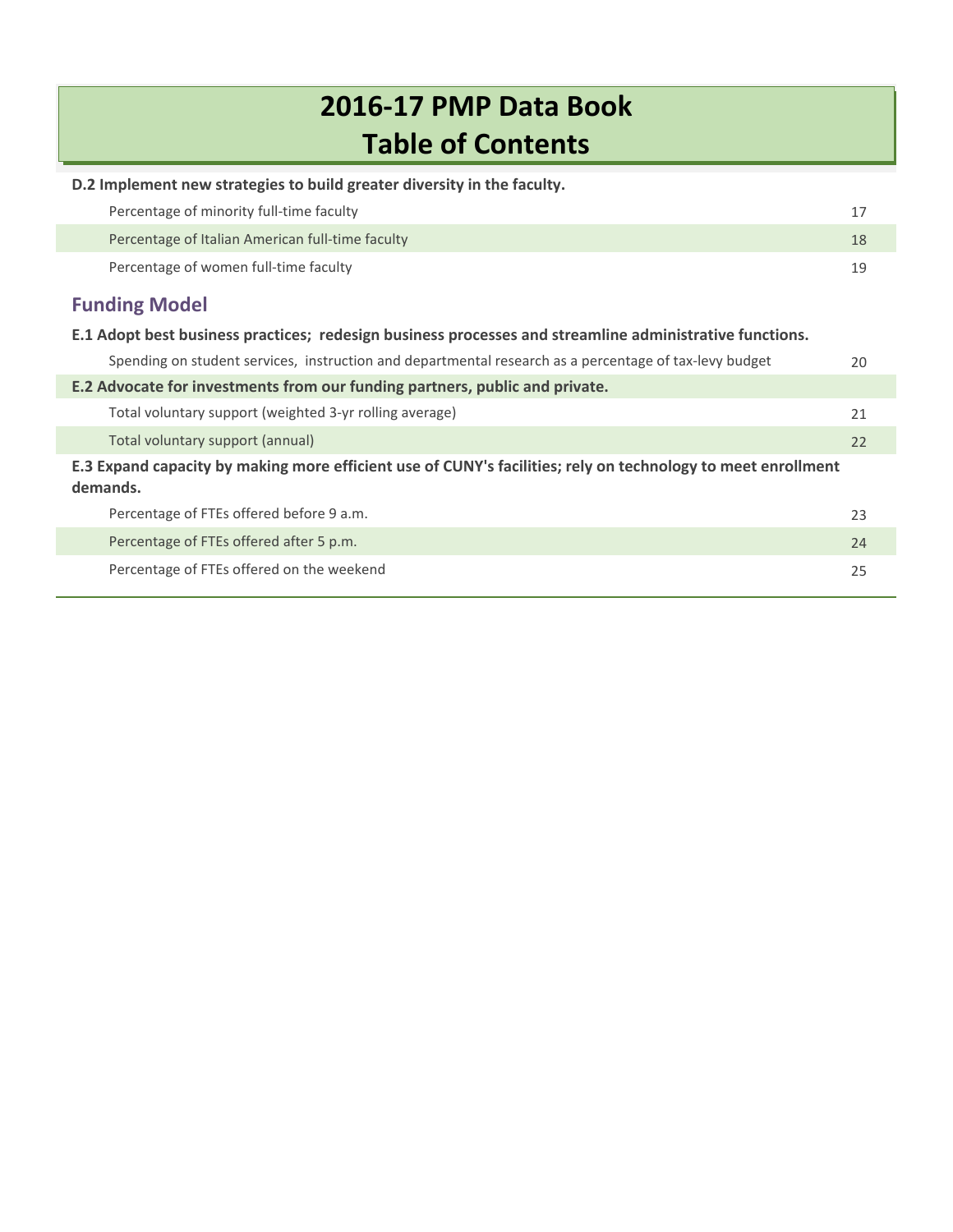### <span id="page-4-0"></span>**Goal A.1 - Aggressively expand online education, supporting the necessary infrastructure, training and incentives.**

| Percentage of instructional (student) FTEs offered partially or totally online |                  |                  |                  |                  |                  |  |
|--------------------------------------------------------------------------------|------------------|------------------|------------------|------------------|------------------|--|
|                                                                                | <b>Fall 2012</b> | <b>Fall 2013</b> | <b>Fall 2014</b> | <b>Fall 2015</b> | <b>Fall 2016</b> |  |
| <b>Baruch</b>                                                                  | 2.9              | 2.8              | 5.4              | 7.6              | 11.7             |  |
| Brooklyn                                                                       | 8.4              | 9.2              | 9.9              | 9.8              | 9.6              |  |
| City                                                                           | 1.3              | 1.4              | 2.0              | 2.1              | 3.5              |  |
| Hunter                                                                         | 6.7              | 8.1              | 9.5              | 12.2             | 13.6             |  |
| John Jay                                                                       | 5.5              | 5.8              | 7.2              | 10.2             | 13.9             |  |
| Lehman                                                                         | 15.4             | 17.4             | 18.4             | 22.3             | 21.5             |  |
| <b>Medgar Evers</b>                                                            | 3.0              | 3.7              | 4.7              | 4.4              | 5.9              |  |
| <b>NYCCT</b>                                                                   | 5.8              | 5.1              | 5.6              | 5.5              | 6.2              |  |
| Queens                                                                         | 2.8              | 3.0              | 3.6              | 5.4              | 5.3              |  |
| <b>Staten Island</b>                                                           | 2.8              | 3.5              | 3.9              | 4.6              | 4.5              |  |
| York                                                                           | 4.5              | 4.4              | 5.1              | 6.3              | 7.6              |  |
| <b>Senior College Average</b>                                                  | 5.2              | 5.7              | 6.8              | 8.3              | 9.5              |  |
| <b>BMCC</b>                                                                    | 1.8              | 2.6              | 2.5              | 3.6              | 5.6              |  |
| <b>Bronx</b>                                                                   | 1.9              | 1.8              | 2.3              | 2.6              | 4.1              |  |
| Guttman                                                                        | 5.2              | 2.9              | 0.4              | 1.9              | 3.0              |  |
| <b>Hostos</b>                                                                  | 4.9              | 4.4              | 6.3              | 7.2              | 7.3              |  |
| Kingsborough                                                                   | 3.2              | 3.5              | 4.0              | 4.3              | 4.2              |  |
| LaGuardia                                                                      | 2.7              | 4.9              | 6.0              | 5.3              | 6.2              |  |
| Queensborough                                                                  | 3.0              | 3.1              | 4.1              | 4.5              | 5.2              |  |
| <b>Community College Average</b>                                               | 2.7              | 3.3              | 3.9              | 4.3              | 5.3              |  |
| <b>University Average</b>                                                      | 4.3              | 4.9              | 5.7              | 6.8              | 8.0              |  |

Note: Percentages are computed as the number of student FTEs in sections designated as either partially or fully online divided by the total number of student FTEs. Both undergraduate and graduate courses are included.

连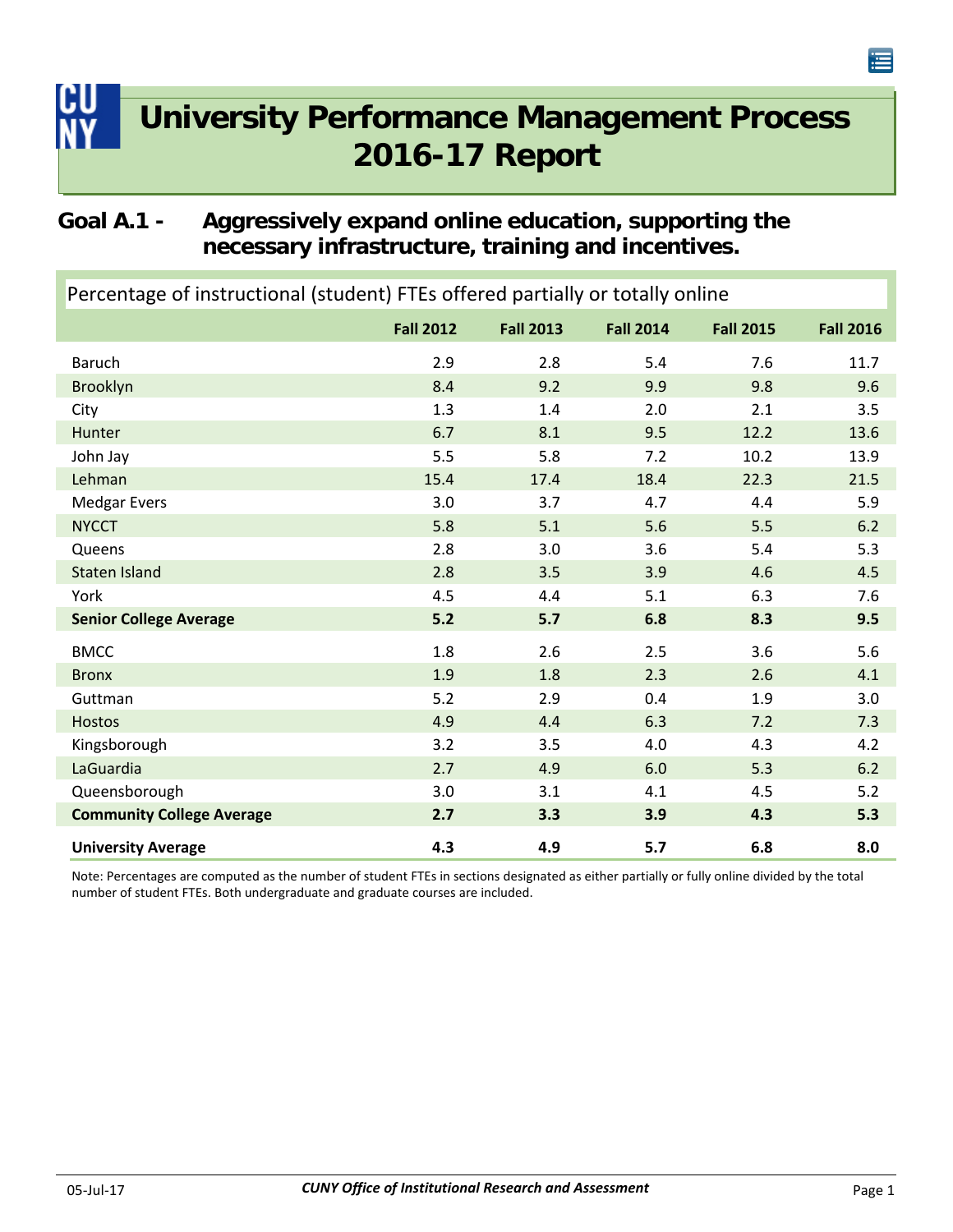### <span id="page-5-0"></span>**Goal A.2 - CUNY will double its three-year graduation rate for associate degrees and raise by ten points the six-year graduation rate for bachelor's programs.**

Three‐year graduation rate of associate full‐time first‐time freshmen (completed at college of entry)

|                                  | <b>Fall 2009</b><br><b>Entrants</b> | <b>Fall 2010</b><br><b>Entrants</b> | <b>Fall 2011</b><br><b>Entrants</b> | <b>Fall 2012</b><br><b>Entrants</b> | <b>Fall 2013</b><br><b>Entrants</b> |
|----------------------------------|-------------------------------------|-------------------------------------|-------------------------------------|-------------------------------------|-------------------------------------|
| <b>Medgar Evers</b>              | 4.5                                 | 5.0                                 | 4.5                                 | 3.9                                 | 4.4                                 |
| <b>NYCCT</b>                     | 7.8                                 | 6.9                                 | 7.3                                 | 7.9                                 | 6.6                                 |
| Staten Island                    | 3.0                                 | 3.3                                 | 2.5                                 | 3.5                                 | 4.9                                 |
| <b>Senior College Average</b>    | 5.7                                 | 5.4                                 | 5.4                                 | 5.8                                 | 5.7                                 |
| <b>BMCC</b>                      | 15.0                                | 15.0                                | 16.0                                | 18.3                                | 18.9                                |
| <b>Bronx</b>                     | 10.0                                | 11.1                                | 10.8                                | 15.5                                | 16.2                                |
| Guttman                          | $---$                               | $---$                               | ---                                 | 49.1                                | 43.5                                |
| <b>Hostos</b>                    | 10.3                                | 11.9                                | 12.6                                | 20.6                                | 22.1                                |
| Kingsborough                     | 21.8                                | 18.7                                | 23.4                                | 26.2                                | 28.2                                |
| LaGuardia                        | 16.9                                | 16.8                                | 16.3                                | 20.0                                | 22.0                                |
| Queensborough                    | 16.2                                | 18.5                                | 18.1                                | 22.0                                | 21.9                                |
| <b>Community College Average</b> | 15.9                                | 16.0                                | 16.8                                | 21.0                                | 21.9                                |

Note: Students are counted as graduates in the cohort year if they earned the degree pursued (or higher) within three years from the college of entry. Graduation rates reflect all degrees conferred through August 31 of the last year of the tracking period. Students who earned more than one degree within the tracking period are counted only once.

Target: CUNY will double the three-year associate degree completion rate from the three-year rate for the 2013 entering cohort to the threeyear rate for the cohort entering in fall 2018.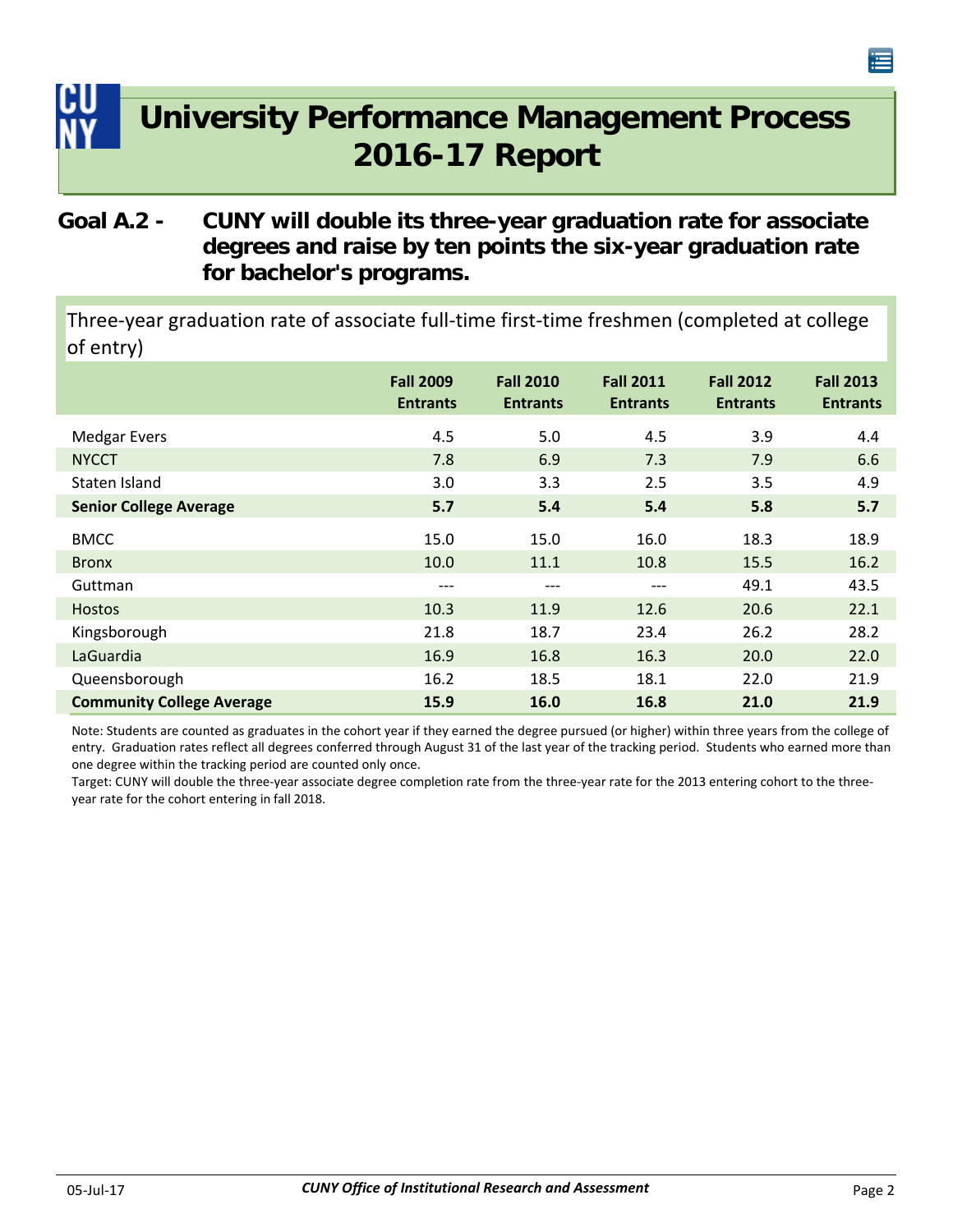### <span id="page-6-0"></span>**Goal A.2 - CUNY will double its three-year graduation rate for associate degrees and raise by ten points the six-year graduation rate for bachelor's programs.**

Six‐year graduation rate of baccalaureate full‐time first‐time freshmen (completed at college of entry)

|                           | <b>Fall 2006</b><br><b>Entrants</b> | <b>Fall 2007</b><br><b>Entrants</b> | <b>Fall 2008</b><br><b>Entrants</b> | <b>Fall 2009</b><br><b>Entrants</b> | <b>Fall 2010</b><br><b>Entrants</b> |
|---------------------------|-------------------------------------|-------------------------------------|-------------------------------------|-------------------------------------|-------------------------------------|
| <b>Baruch</b>             | 62.6                                | 66.9                                | 65.6                                | 69.9                                | 66.5                                |
| Brooklyn                  | 53.8                                | 51.2                                | 50.4                                | 54.1                                | 50.9                                |
| City                      | 42.0                                | 42.0                                | 44.2                                | 44.2                                | 46.9                                |
| Hunter                    | 45.7                                | 50.4                                | 51.7                                | 53.6                                | 53.3                                |
| John Jay                  | 43.1                                | 43.4                                | 43.7                                | 40.9                                | 43.8                                |
| Lehman                    | 34.9                                | 37.0                                | 37.1                                | 37.8                                | 43.6                                |
| <b>Medgar Evers</b>       | 17.0                                | 14.7                                | 13.6                                | 19.4                                | 17.1                                |
| <b>NYCCT</b>              | 23.1                                | 25.2                                | 20.4                                | 29.5                                | 24.7                                |
| Queens                    | 54.9                                | 56.4                                | 56.6                                | 57.7                                | 60.0                                |
| Staten Island             | 47.3                                | 50.8                                | 47.3                                | 43.1                                | 45.9                                |
| York                      | 25.6                                | 26.2                                | 29.0                                | 26.7                                | 30.3                                |
| <b>University Average</b> | 46.7                                | 47.6                                | 47.6                                | 48.4                                | 48.8                                |

Note: Students are counted as graduates from the college of entry in the cohort year if they earned the degree pursued (or higher) within six years from the college of entry. Graduation rates reflect all degrees conferred through August 31 of the last year of the tracking period. Students who earned more than one degree within the tracking period are counted only once.

Target: CUNY will raise its six‐year bachelor's degree completion rate by 10 percentage points from the six‐year rate for the 2010 entering cohort to the six‐year rate of the cohort entering CUNY in 2019.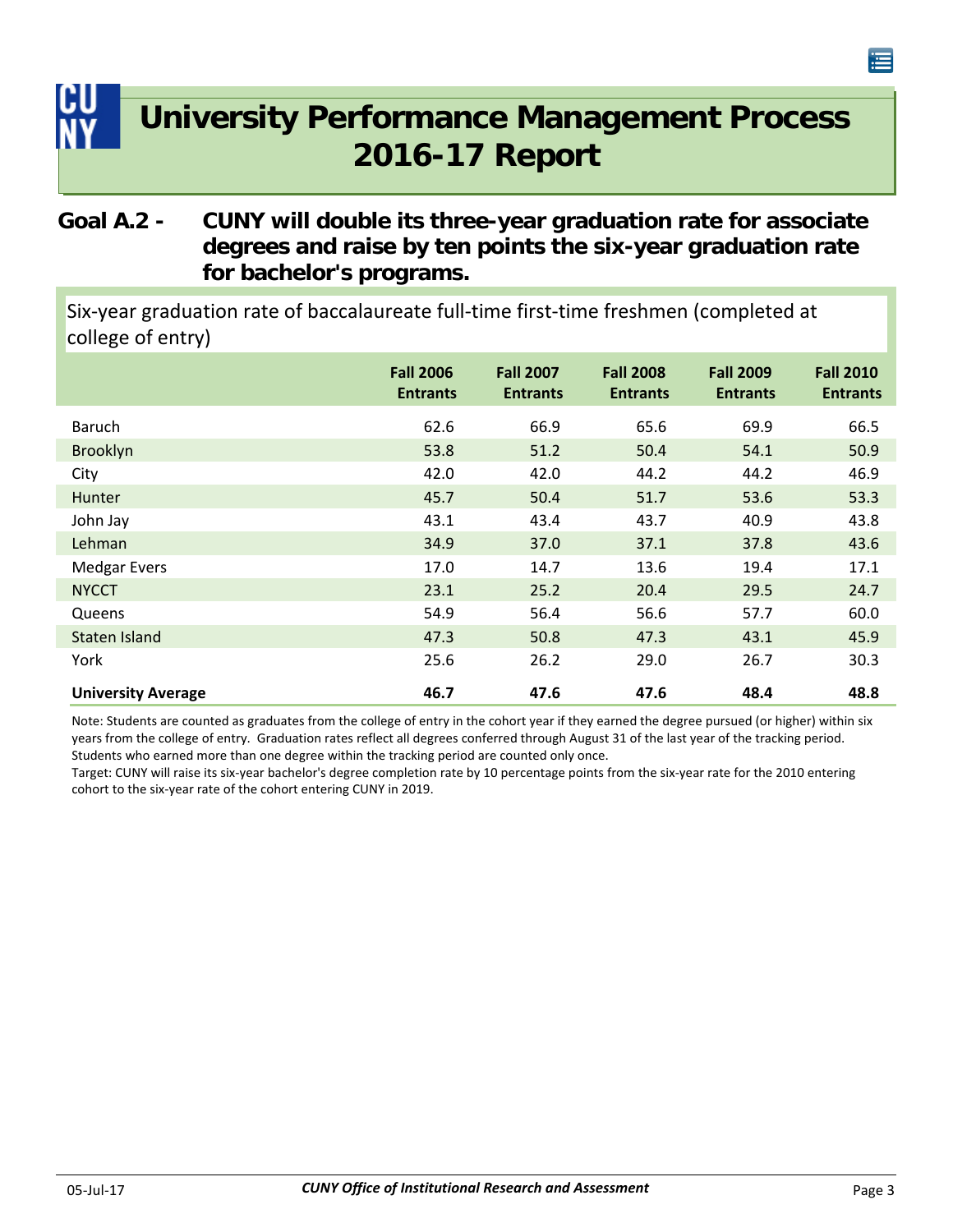### <span id="page-7-0"></span>**Goal A.2 - CUNY will double its three-year graduation rate for associate degrees and raise by ten points the six-year graduation rate for bachelor's programs.**

Four‐year graduation rate of students who transferred from an associate degree program to a CUNY bachelor's program (tracked from semester of transfer)

|                             | <b>Fall 2008</b><br><b>Entrants</b> | <b>Fall 2009</b><br><b>Entrants</b> | <b>Fall 2010</b><br><b>Entrants</b> | <b>Fall 2011</b><br><b>Entrants</b> | <b>Fall 2012</b><br><b>Entrants</b> |
|-----------------------------|-------------------------------------|-------------------------------------|-------------------------------------|-------------------------------------|-------------------------------------|
| <b>Baruch</b>               | 66.5                                | 64.3                                | 59.1                                | 58.7                                | 58.2                                |
| Brooklyn                    | 52.4                                | 55.5                                | 56.4                                | 55.0                                | 53.0                                |
| City                        | 49.6                                | 46.2                                | 44.0                                | 44.4                                | 45.2                                |
| Hunter                      | 49.6                                | 55.7                                | 56.3                                | 49.4                                | 50.8                                |
| John Jay                    | 58.0                                | 58.5                                | 56.9                                | 59.1                                | 57.0                                |
| Lehman                      | 52.8                                | 57.4                                | 57.5                                | 55.0                                | 58.6                                |
| <b>Medgar Evers</b>         | 30.3                                | 38.1                                | 43.5                                | 40.7                                | 32.4                                |
| <b>NYCCT</b>                | 54.0                                | 54.0                                | 55.0                                | 53.3                                | 50.0                                |
| Queens                      | 56.8                                | 54.8                                | 57.6                                | 55.0                                | 53.7                                |
| Staten Island               | 41.4                                | 36.7                                | 31.9                                | 36.2                                | 35.7                                |
| York                        | 46.1                                | 38.1                                | 49.1                                | 42.6                                | 42.6                                |
| <b>Professional Studies</b> | 28.6                                | 30.8                                | 31.0                                | 30.6                                | 30.8                                |
| <b>University Average</b>   | 51.7                                | 51.4                                | 51.4                                | 51.1                                | 49.7                                |

Note: Transfer students are students who were previously enrolled in a CUNY associate degree program within three years of transferring to a CUNY baccalaureate program. Includes students who transferred with or without the associate degree and students who transferred from the associate to the baccalaureate program at a comprehensive college. Graduation rates are the percentage of students who earned a baccalaureate degree at any CUNY college of transfer within four years.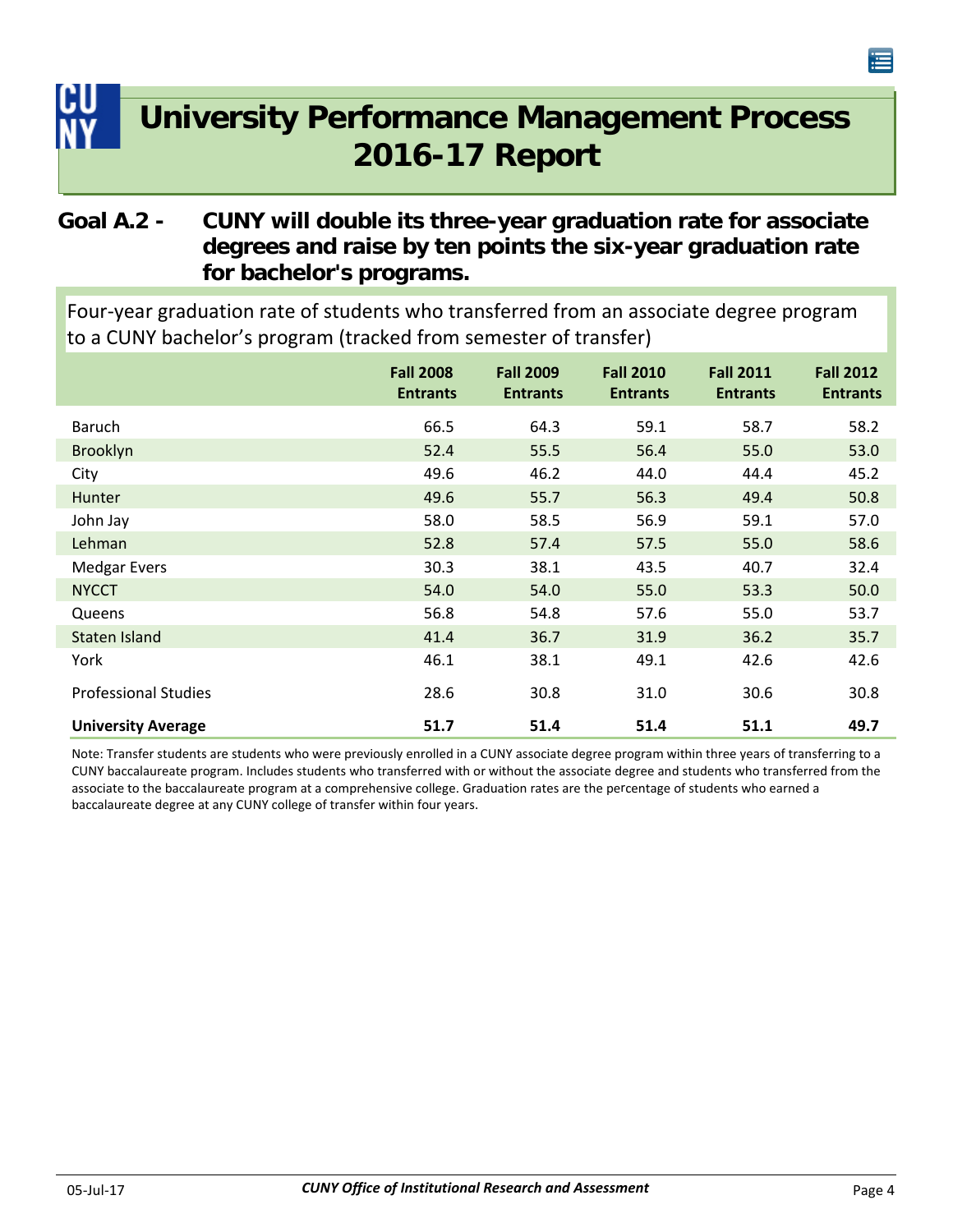### <span id="page-8-0"></span>**Goal A.3 - Facilitate taking courses on permit.**

| Permit registrations in        |                          |                  |                          |                          |                  |
|--------------------------------|--------------------------|------------------|--------------------------|--------------------------|------------------|
|                                | <b>Fall 2012</b>         | <b>Fall 2013</b> | <b>Fall 2014</b>         | <b>Fall 2015</b>         | <b>Fall 2016</b> |
| <b>Baruch</b>                  | 71                       | 50               | 76                       | 105                      | 99               |
| Brooklyn                       | 123                      | 102              | 107                      | 90                       | 120              |
| City                           | 91                       | 79               | 108                      | 148                      | 131              |
| Hunter                         | 162                      | 132              | 177                      | 173                      | 160              |
| John Jay                       | 90                       | 63               | 103                      | 163                      | 154              |
| Lehman                         | 58                       | 87               | 97                       | 102                      | 151              |
| <b>Medgar Evers</b>            | 145                      | 123              | 87                       | 135                      | 123              |
| <b>NYCCT</b>                   | 27                       | 18               | 19                       | 20                       | 24               |
| Queens                         | 54                       | 83               | 88                       | 92                       | 89               |
| <b>Staten Island</b>           | 42                       | 21               | 36                       | 35                       | 53               |
| York                           | 57                       | 53               | 87                       | 76                       | 56               |
| <b>Senior College Total</b>    | 920                      | 811              | 985                      | 1,139                    | 1,160            |
| <b>BMCC</b>                    | $\mathbf{1}$             | 1                | 108                      | 119                      | 209              |
| <b>Bronx</b>                   | 28                       | 31               | 42                       | 38                       | 58               |
| Guttman                        | $\mathbf 0$              | $\mathbf 0$      | $\mathbf 0$              | $\overline{0}$           | $\mathbf 0$      |
| <b>Hostos</b>                  | 33                       | 33               | 21                       | 38                       | 53               |
| Kingsborough                   | 33                       | 11               | 18                       | 26                       | 35               |
| LaGuardia                      | 13                       | 22               | 42                       | 43                       | 60               |
| Queensborough                  | 99                       | 99               | 61                       | 40                       | 44               |
| <b>Community College Total</b> | 207                      | 197              | 292                      | 304                      | 459              |
| <b>Graduate Center</b>         | 98                       | 118              | 102                      | 101                      | 131              |
| Journalism                     | $\mathbf{1}$             | $\mathbf 0$      | 3                        | $\mathbf{1}$             | $\mathbf{1}$     |
| <b>Professional Studies</b>    | 47                       | 55               | 38                       | 71                       | 67               |
| <b>Public Health</b>           | $\overline{\phantom{a}}$ | $---$            | $\overline{\phantom{a}}$ | $\overline{\phantom{0}}$ | 17               |
| Law School                     | $\mathbf 0$              | 0                | $\mathbf{1}$             | $\mathbf 0$              | 1                |
| <b>University Total</b>        | 1,273                    | 1,181            | 1,421                    | 1,616                    | 1,836            |

Note: A count of courses at a college in which students from other CUNY colleges enrolled on permit. Includes both graduate and undergraduate enrollments, students enrolled in the CUNY Baccalaureate program, and study abroad enrollments.

僵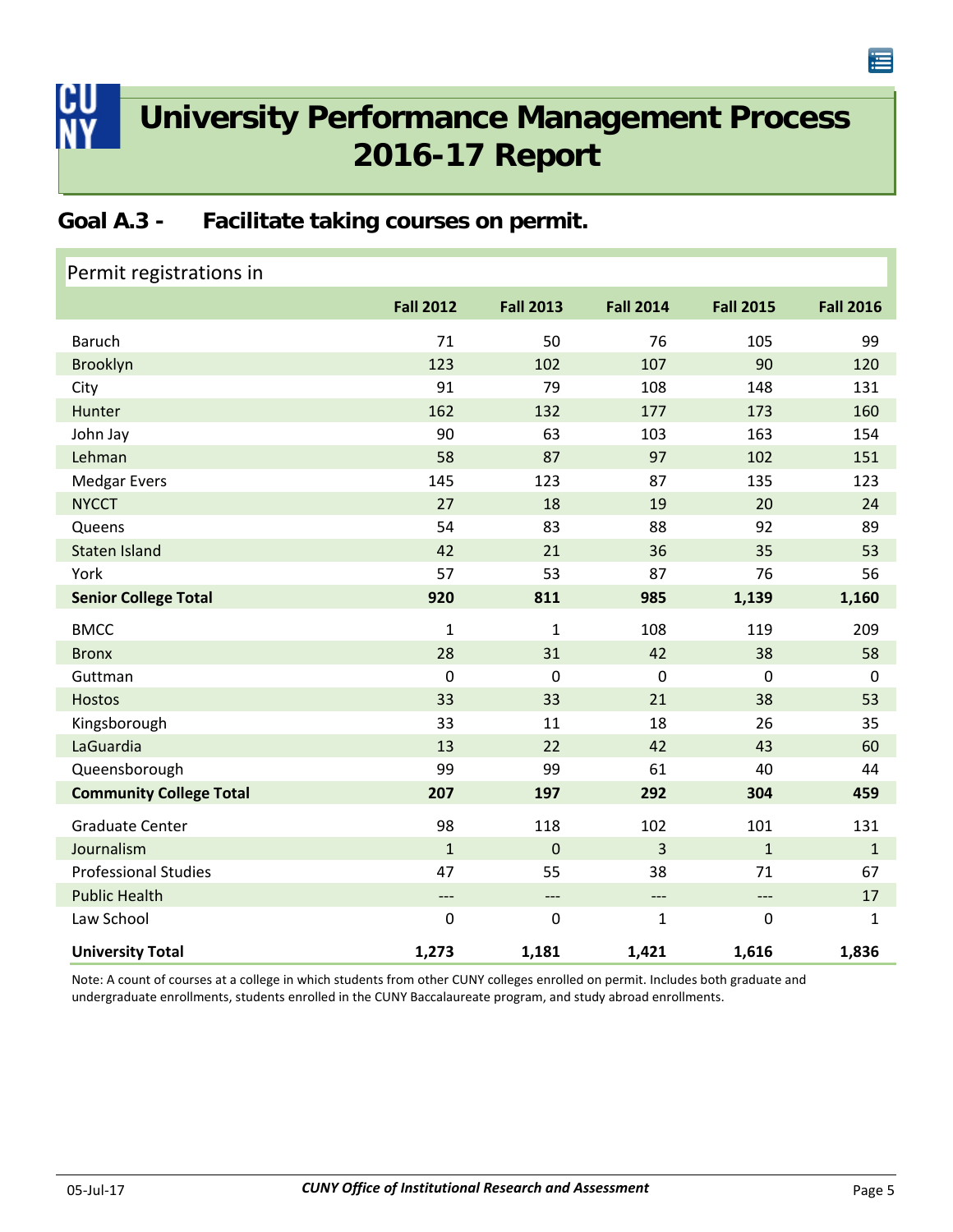<span id="page-9-0"></span>

### **Goal A.3 - Facilitate taking courses on permit.**

| Permit registrations out       |                  |                  |                  |                                   |                  |
|--------------------------------|------------------|------------------|------------------|-----------------------------------|------------------|
|                                | <b>Fall 2012</b> | <b>Fall 2013</b> | <b>Fall 2014</b> | <b>Fall 2015</b>                  | <b>Fall 2016</b> |
| <b>Baruch</b>                  | 117              | 74               | 125              | 143                               | 186              |
| <b>Brooklyn</b>                | 118              | 116              | 123              | 145                               | 165              |
| City                           | 222              | 205              | 231              | 231                               | 294              |
| Hunter                         | 413              | 432              | 484              | 494                               | 581              |
| John Jay                       | 18               | 43               | 66               | 88                                | 115              |
| Lehman                         | 70               | 93               | 119              | 134                               | 156              |
| <b>Medgar Evers</b>            | 69               | 54               | 56               | 47                                | 53               |
| <b>NYCCT</b>                   | 25               | 13               | 15               | 30                                | 80               |
| Queens                         | 174              | 163              | 147              | 120                               | 103              |
| Staten Island                  | 41               | 34               | 42               | 51                                | 48               |
| York                           | 41               | 33               | 40               | 42                                | 103              |
| <b>Senior College Total</b>    | 1,308            | 1,260            | 1,448            | 1,525                             | 1,884            |
| <b>BMCC</b>                    |                  |                  |                  |                                   | 81               |
|                                | $\mathbf 0$      | 16               | 67               | 79                                |                  |
| <b>Bronx</b>                   | 16               | 27               | 38               | 46                                | 49               |
| Guttman                        | $\mathbf 0$      | $\mathbf 0$      | 24               | 5                                 | 9                |
| <b>Hostos</b>                  | 38               | 21               | 33               | 41                                | 50               |
| Kingsborough                   | 24               | 27               | 23               | 12                                | 22               |
| LaGuardia                      | $\mathbf 0$      | $\mathbf 0$      | 19               | 29                                | 21               |
| Queensborough                  | 15               | 10               | 19               | 24                                | 28               |
| <b>Community College Total</b> | 93               | 101              | 223              | 236                               | 260              |
| <b>Professional Studies</b>    | $\overline{4}$   | 1                | 2                | 12                                | 11               |
| <b>Public Health</b>           | $---$            | $---$            | $---$            | $\hspace{0.05cm} \dashrightarrow$ | $\mathbf{1}$     |
| Law School                     | $\boldsymbol{0}$ | $\overline{2}$   | $\pmb{0}$        | $\mathbf 1$                       | $\overline{2}$   |

Note: A count of courses in which students enrolled on permit at CUNY campuses other than the home college where they were matriculated. Counts of permits out include students who register at another campus but do not complete the course. Includes both graduate and undergraduate enrollments, students enrolled in the CUNY Baccalaureate program, and study abroad enrollments. Does not include permits outside of CUNY.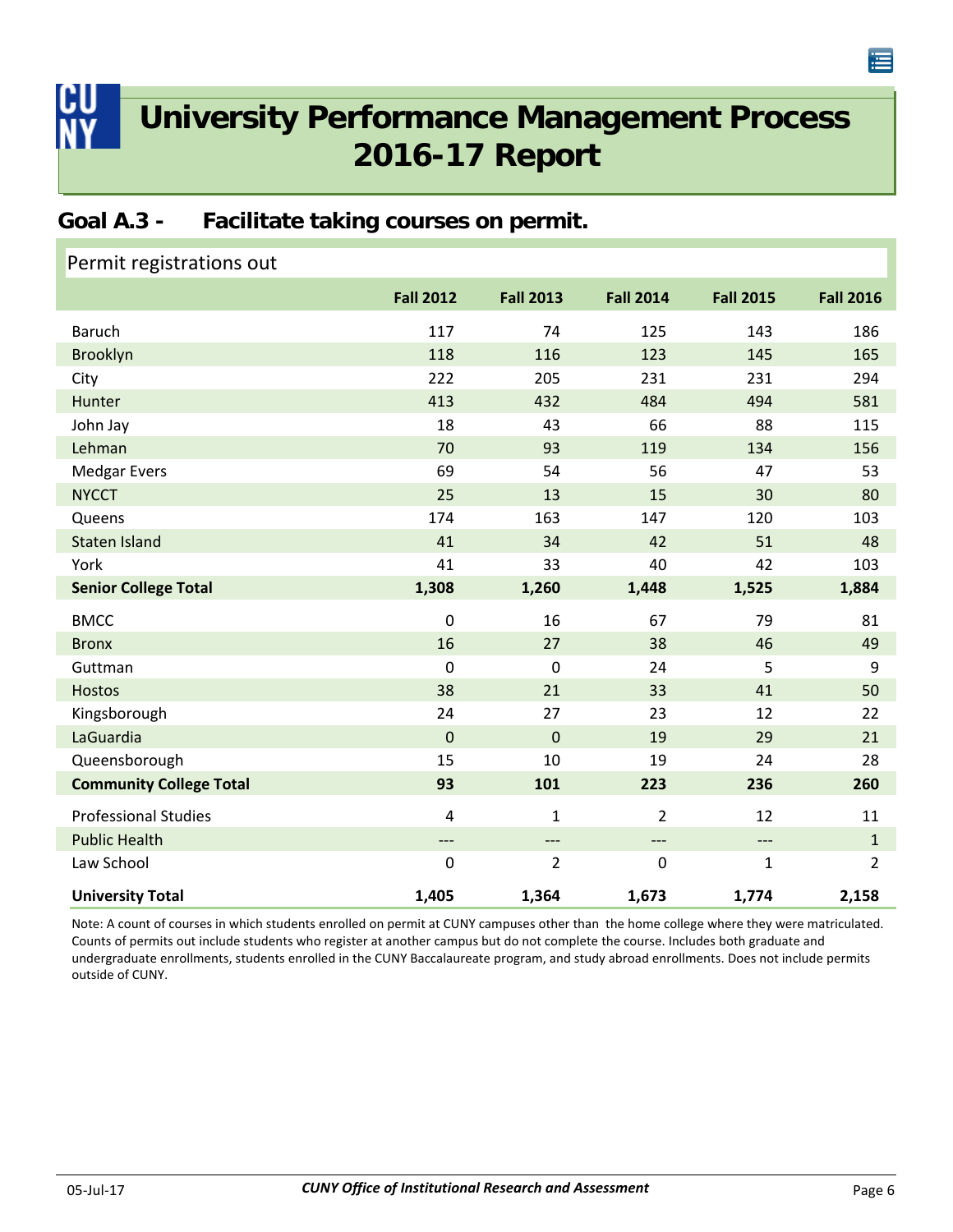### <span id="page-10-0"></span>**Goal B.1 - Improve remedial instruction**

Improve developmental reading outcomes: Percentage of associate degree‐seeking first‐ time freshmen with initial developmental need in reading who completed the freshman composition course within two years of entry

|                           | <b>Fall 2010</b> | <b>Fall 2011</b> | <b>Fall 2012</b> | <b>Fall 2013</b> | <b>Fall 2014</b> |
|---------------------------|------------------|------------------|------------------|------------------|------------------|
| <b>Medgar Evers</b>       | 29.3             | 28.0             | 40.0             | 35.1             | 39.0             |
| <b>NYCCT</b>              | 47.3             | 54.8             | 59.5             | 56.8             | 56.7             |
| Staten Island             | 62.7             | 65.2             | 61.2             | 67.8             | 61.8             |
| <b>BMCC</b>               | 28.5             | 33.0             | 38.9             | 44.0             | 41.1             |
| <b>Bronx</b>              | 31.2             | 32.8             | 32.4             | 34.9             | 36.3             |
| Guttman                   | $---$            | ---              | 82.5             | 78.6             | 88.2             |
| <b>Hostos</b>             | 30.7             | 25.4             | 38.3             | 43.6             | 44.3             |
| Kingsborough              | 30.2             | 35.4             | 39.9             | 45.4             | 45.8             |
| LaGuardia                 | 38.3             | 37.8             | 41.9             | 46.7             | 46.6             |
| Queensborough             | 44.8             | 40.0             | 41.8             | 45.9             | 47.0             |
| <b>University Average</b> | 36.0             | 36.6             | 41.7             | 45.7             | 45.5             |

Note: The denominator consists of the entering cohort of first-time associate degree-seeking freshmen with initial developmental need in reading. Students with unknown initial developmental status are excluded. The numerator consists of students who had completed (with a grade of D‐ or better) the freshman composition course within two years of entering. Students are included in both the numerator and denominator regardless of whether they were still enrolled at the college of entry two years after entering.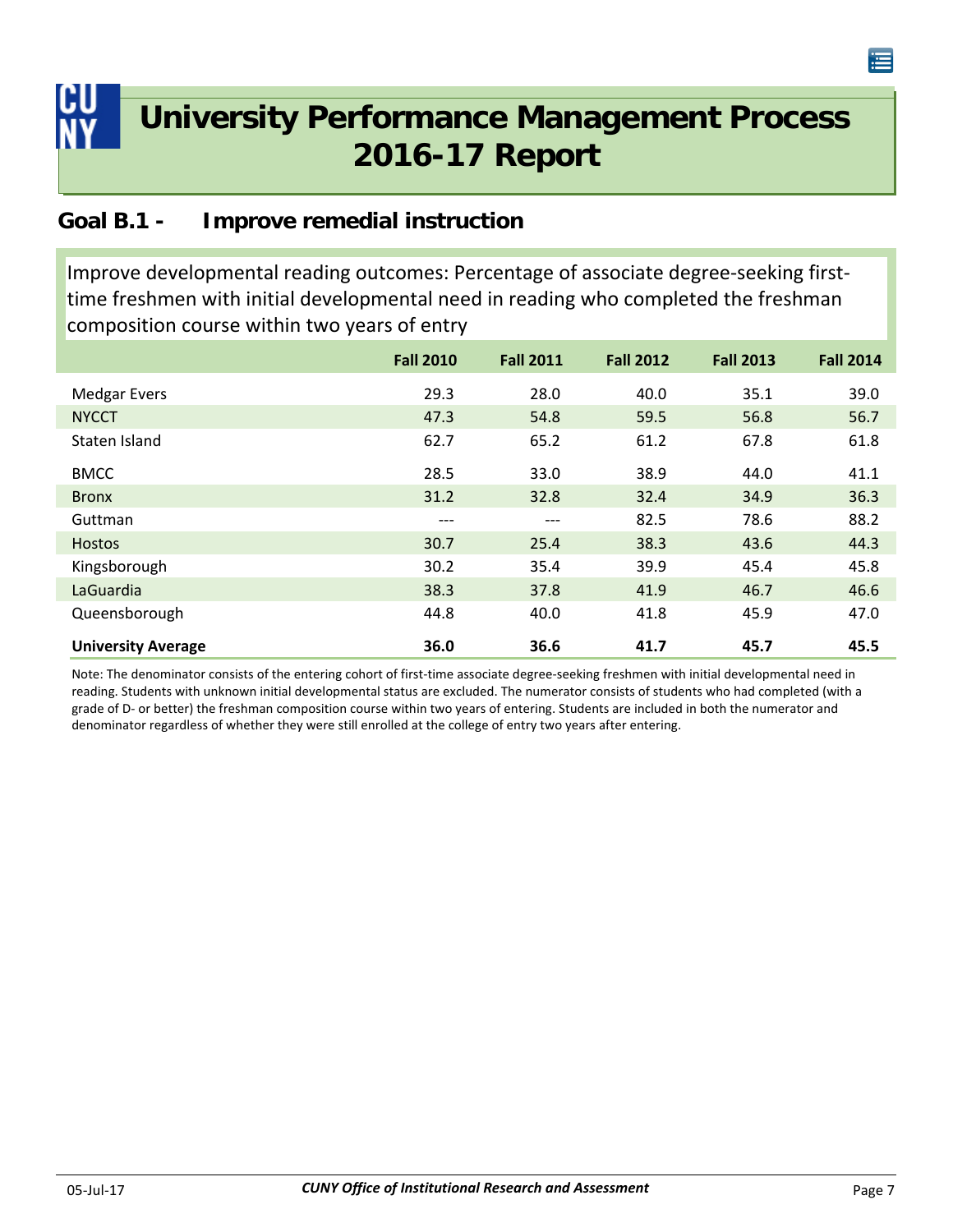<span id="page-11-0"></span>

### **Goal B.1 - Improve remedial instruction**

Improve developmental writing outcomes: Percentage of associate degree‐seeking first‐ time freshmen with initial developmental need in writing who completed the freshman composition course within two years of entry

|                           | <b>Fall 2010</b> | <b>Fall 2011</b> | <b>Fall 2012</b> | <b>Fall 2013</b> | <b>Fall 2014</b> |
|---------------------------|------------------|------------------|------------------|------------------|------------------|
| <b>Medgar Evers</b>       | 33.5             | 33.4             | 42.0             | 40.6             | 41.5             |
| <b>NYCCT</b>              | 51.3             | 58.8             | 61.8             | 58.9             | 62.3             |
| Staten Island             | 63.8             | 65.0             | 65.8             | 67.6             | 65.4             |
| <b>BMCC</b>               | 35.6             | 37.6             | 43.2             | 45.9             | 44.4             |
| <b>Bronx</b>              | 39.0             | 39.8             | 42.1             | 44.0             | 43.7             |
| Guttman                   | $---$            | ---              | 83.1             | 71.2             | 86.4             |
| <b>Hostos</b>             | 34.5             | 29.8             | 41.8             | 40.5             | 49.9             |
| Kingsborough              | 36.4             | 38.5             | 43.3             | 46.1             | 50.1             |
| LaGuardia                 | 45.9             | 42.7             | 46.7             | 48.7             | 48.3             |
| Queensborough             | 46.3             | 39.0             | 42.4             | 42.1             | 45.0             |
| <b>University Average</b> | 41.7             | 40.5             | 46.2             | 47.4             | 48.9             |

Note: The denominator consists of the entering cohort of first-time associate degree-seeking freshmen with initial developmental need in writing. Students with unknown initial developmental status are excluded. The numerator consists of students who had completed (with a grade of D‐ or better) the freshman composition course within two years of entering. Students are included in both the numerator and denominator regardless of whether they were still enrolled at the college of entry two years after entering.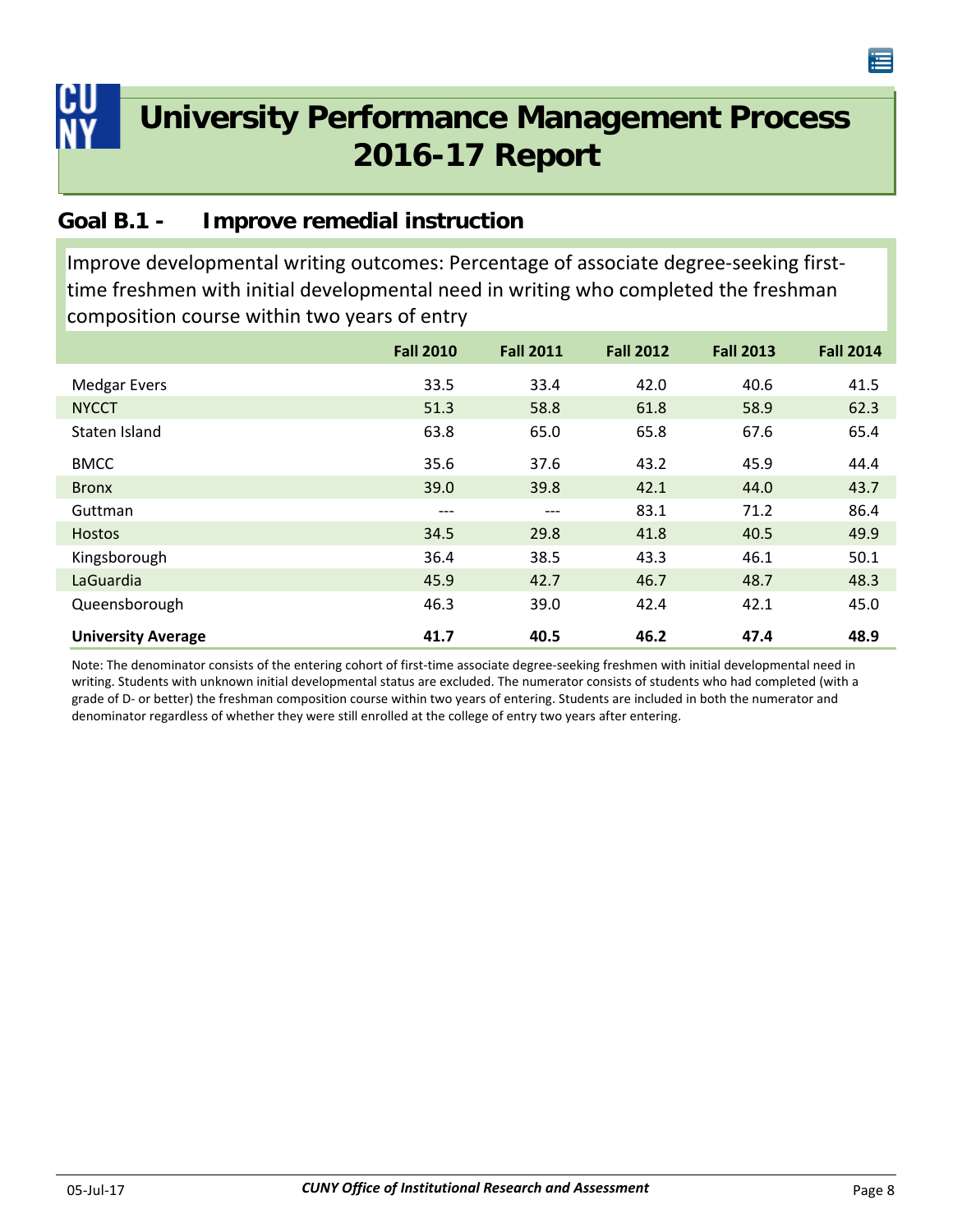<span id="page-12-0"></span>

### **Goal B.1 - Improve remedial instruction**

Improve developmental math outcomes: Percentage of associate degree‐seeking first‐time freshmen with initial developmental need in math who completed a three or more‐credit math course within two years of entry

|                           | <b>Fall 2010</b> | <b>Fall 2011</b> | <b>Fall 2012</b> | <b>Fall 2013</b> | <b>Fall 2014</b> |
|---------------------------|------------------|------------------|------------------|------------------|------------------|
| <b>Medgar Evers</b>       | 23.0             | 22.9             | 29.0             | 34.0             | 38.7             |
| <b>NYCCT</b>              | 41.6             | 53.1             | 49.0             | 45.6             | 46.0             |
| Staten Island             | 38.5             | 42.4             | 47.6             | 45.8             | 42.1             |
| <b>BMCC</b>               | 17.9             | 25.0             | 27.9             | 31.2             | 28.8             |
| <b>Bronx</b>              | 13.0             | 14.4             | 17.5             | 18.2             | 18.9             |
| Guttman                   | $---$            | $---$            | 58.5             | 64.4             | 70.9             |
| <b>Hostos</b>             | 22.6             | 25.2             | 33.5             | 37.0             | 33.3             |
| Kingsborough              | 12.7             | 16.9             | 23.7             | 26.1             | 26.2             |
| LaGuardia                 | 21.0             | 26.7             | 25.7             | 31.6             | 34.0             |
| Queensborough             | 24.5             | 24.9             | 34.2             | 39.0             | 40.2             |
| <b>University Average</b> | 22.0             | 27.2             | 31.0             | 34.2             | 33.8             |

Note: The denominator consists of the entering cohort of first-time associate degree-seeking freshmen with initial developmental need in arithmetic and/or elementary algebra. Students with unknown initial developmental status are excluded. The numerator consists of students who had completed (with a grade of D- or better) a 3 or more-credit math course within two years of entering. Students are included in both the numerator and denominator regardless of whether they were still enrolled at the college of entry two years after entering. Guttman's MATH 103B is included because it is the second part of a 3‐credit series.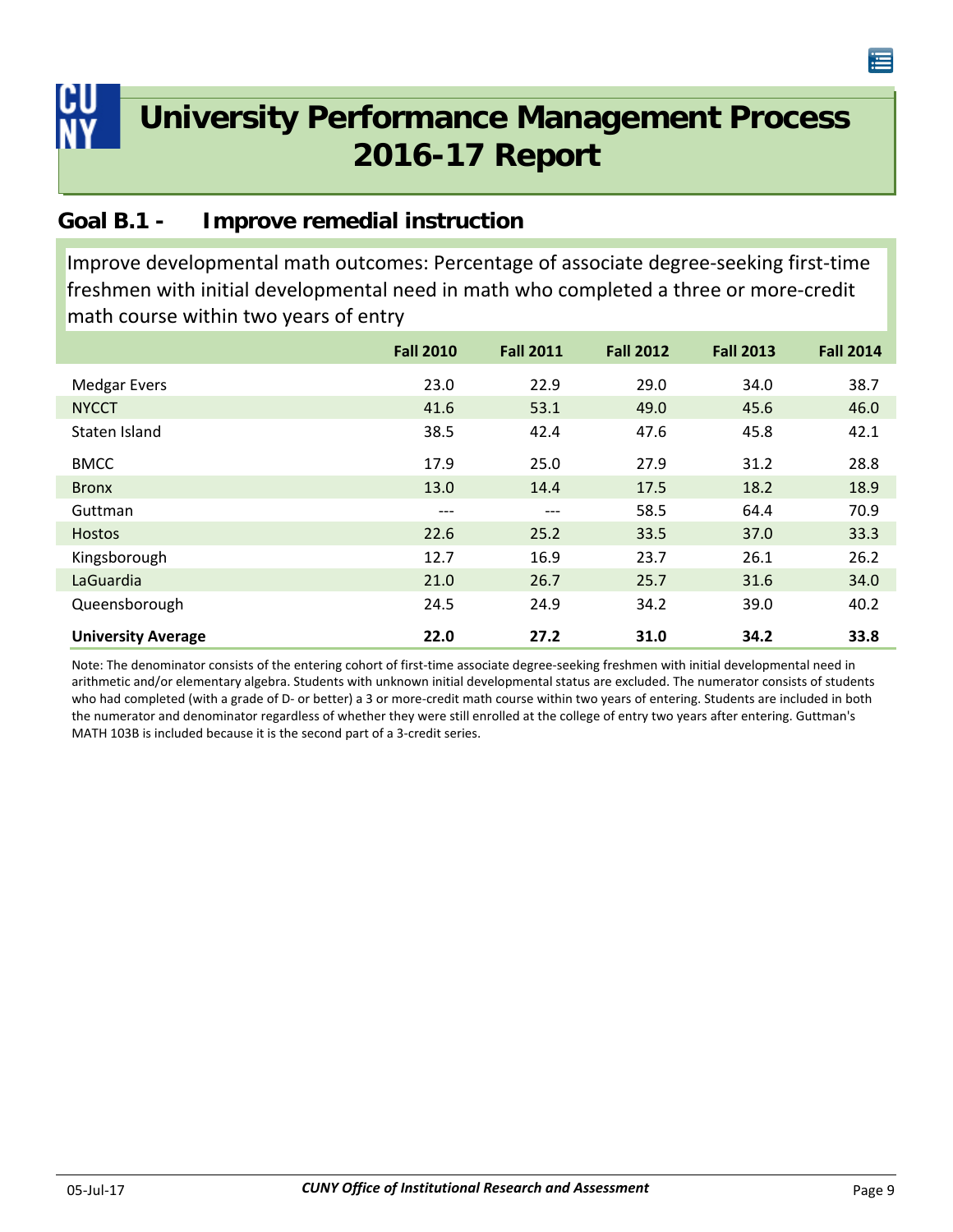### <span id="page-13-0"></span>**Goal C.1 - Increase enrollment in STEM majors, with emphasis on increasing participation of women and minorities.**

| Number of students majoring in a STEM field |                  |                  |                  |                  |                  |  |
|---------------------------------------------|------------------|------------------|------------------|------------------|------------------|--|
|                                             | <b>Fall 2012</b> | <b>Fall 2013</b> | <b>Fall 2014</b> | <b>Fall 2015</b> | <b>Fall 2016</b> |  |
| <b>Baruch</b>                               | 1,130            | 1,229            | 1,520            | 1,796            | 1,888            |  |
| Brooklyn                                    | 1,539            | 1,593            | 1,783            | 1,681            | 1,869            |  |
| City                                        | 3,939            | 4,134            | 4,435            | 4,766            | 4,920            |  |
| Hunter                                      | 1,577            | 1,878            | 1,935            | 2,024            | 2,133            |  |
| John Jay                                    | 1,358            | 1,315            | 1,222            | 1,149            | 1,150            |  |
| Lehman                                      | 799              | 735              | 828              | 953              | 1,227            |  |
| <b>Medgar Evers</b>                         | 1,962            | 1,887            | 2,019            | 2,013            | 2,246            |  |
| <b>NYCCT</b>                                | 6,054            | 6,509            | 7,509            | 7,780            | 7,832            |  |
| Queens                                      | 1,845            | 2,059            | 2,232            | 2,348            | 2,619            |  |
| <b>Staten Island</b>                        | 2,541            | 2,749            | 2,951            | 2,976            | 3,138            |  |
| York                                        | 1,190            | 1,200            | 1,217            | 1,191            | 1,233            |  |
| <b>Senior College Total</b>                 | 23,934           | 25,288           | 27,651           | 28,677           | 30,255           |  |
| <b>BMCC</b>                                 | 4,033            | 4,050            | 4,576            | 4,736            | 4,761            |  |
| <b>Bronx</b>                                | 1,309            | 1,311            | 1,434            | 1,478            | 1,435            |  |
| Guttman                                     | 19               | 44               | 71               | 74               | 90               |  |
| <b>Hostos</b>                               | 502              | 593              | 628              | 656              | 682              |  |
| Kingsborough                                | 1,808            | 1,847            | 1,899            | 1,819            | 1,750            |  |
| LaGuardia                                   | 2,493            | 2,959            | 3,308            | 3,457            | 3,888            |  |
| Queensborough                               | 2,655            | 2,648            | 2,530            | 2,478            | 2,447            |  |
| <b>Community College Total</b>              | 12,819           | 13,452           | 14,446           | 14,698           | 15,053           |  |
| <b>Graduate Center</b>                      | 889              | 835              | 801              | 768              | 751              |  |
| <b>Professional Studies</b>                 | 19               | 21               | 89               | 178              | 245              |  |
| <b>University Total</b>                     | 37,661           | 39,596           | 42,987           | 44,321           | 46,304           |  |

Note: STEM categorization determined by assigned Classification of Instructional Program (CIP) Code.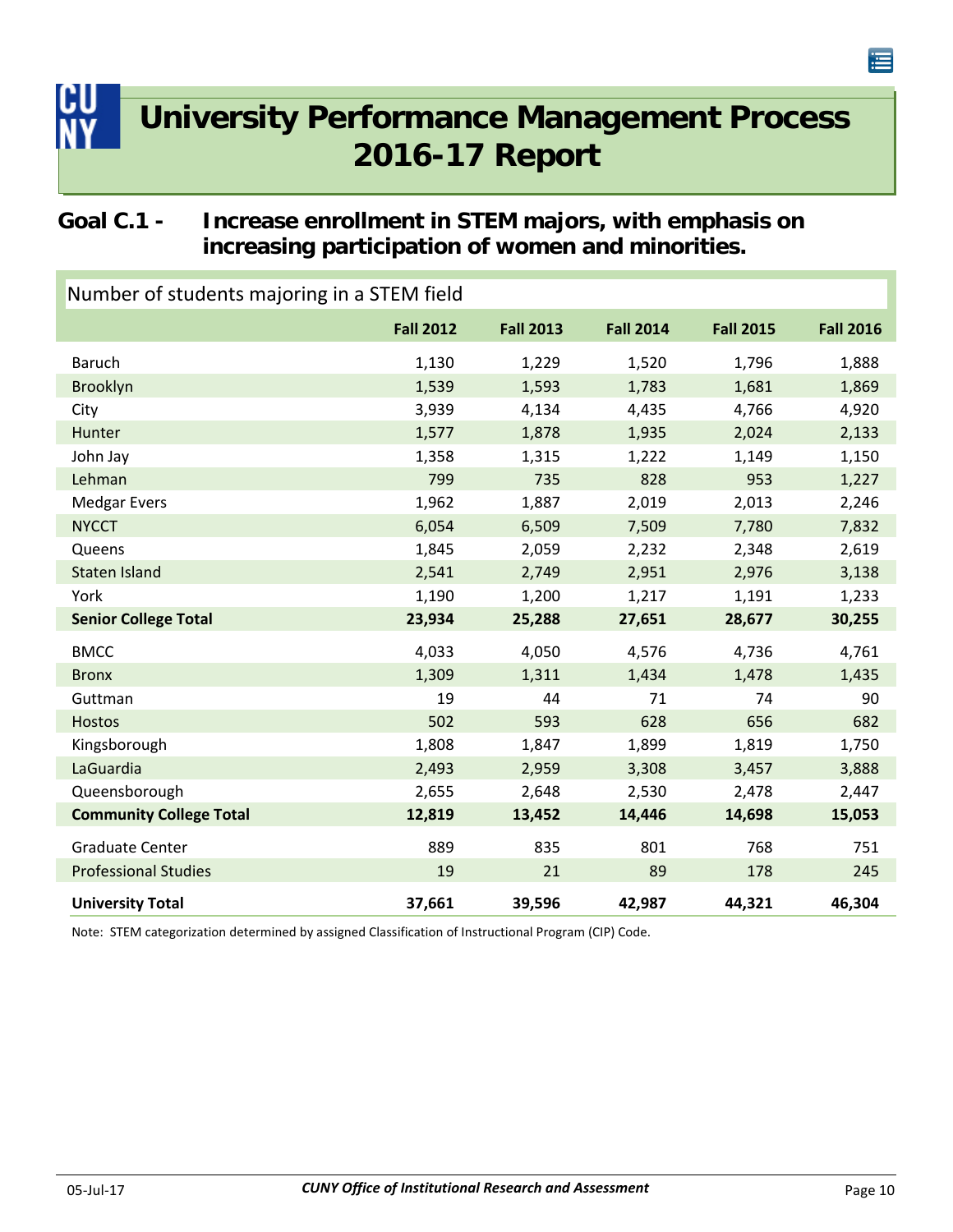### <span id="page-14-0"></span>**Goal C.1 - Increase enrollment in STEM majors, with emphasis on increasing participation of women and minorities.**

| $\sim$ creditions of steaming of state termines |                  |                  |                  |                  |                  |
|-------------------------------------------------|------------------|------------------|------------------|------------------|------------------|
|                                                 | <b>Fall 2012</b> | <b>Fall 2013</b> | <b>Fall 2014</b> | <b>Fall 2015</b> | <b>Fall 2016</b> |
| <b>Baruch</b>                                   | 31.5             | 31.8             | 35.0             | 35.5             | 36.0             |
| Brooklyn                                        | 42.5             | 42.4             | 41.1             | 39.7             | 42.0             |
| City                                            | 30.5             | 30.4             | 31.8             | 31.9             | 31.7             |
| Hunter                                          | 55.8             | 52.7             | 54.7             | 56.1             | 54.2             |
| John Jay                                        | 55.4             | 54.8             | 54.6             | 52.7             | 50.1             |
| Lehman                                          | 48.3             | 46.0             | 43.6             | 42.0             | 41.7             |
| <b>Medgar Evers</b>                             | 71.9             | 73.3             | 72.9             | 73.1             | 71.5             |
| <b>NYCCT</b>                                    | 18.9             | 21.1             | 22.4             | 22.0             | 21.8             |
| Queens                                          | 46.4             | 45.1             | 43.0             | 40.7             | 38.5             |
| <b>Staten Island</b>                            | 35.8             | 37.7             | 37.1             | 38.1             | 38.3             |
| York                                            | 50.2             | 47.1             | 47.0             | 47.1             | 47.6             |
| <b>Senior College Average</b>                   | 38.2             | 38.2             | 38.1             | 37.7             | 37.6             |
| <b>BMCC</b>                                     | 36.4             | 36.0             | 36.2             | 35.6             | 35.5             |
| <b>Bronx</b>                                    | 27.3             | 26.2             | 27.6             | 28.7             | 28.9             |
| Guttman                                         | $10.5*$          | 20.5             | 14.1             | 10.8             | 11.1             |
| <b>Hostos</b>                                   | 35.7             | 39.1             | 35.2             | 34.5             | 38.6             |
| Kingsborough                                    | 41.3             | 40.6             | 38.5             | 37.8             | 37.5             |
| LaGuardia                                       | 36.9             | 39.4             | 39.8             | 39.3             | 42.4             |
| Queensborough                                   | 28.1             | 26.9             | 25.3             | 25.2             | 24.2             |
| <b>Community College Average</b>                | 34.5             | 34.7             | 34.4             | 34.1             | 35.0             |
| <b>Graduate Center</b>                          | 36.3             | 35.4             | 34.8             | 34.8             | 36.8             |
| <b>Professional Studies</b>                     | $36.8*$          | $14.3*$          | 20.2             | 27.5             | 26.5             |
| <b>University Average</b>                       | 36.9             | 36.9             | 36.8             | 36.4             | 36.7             |

Percentage of STEM majors who are female

Note: STEM categorization determined by assigned CIP Code.

\*Calculated on a base of less than 25.

连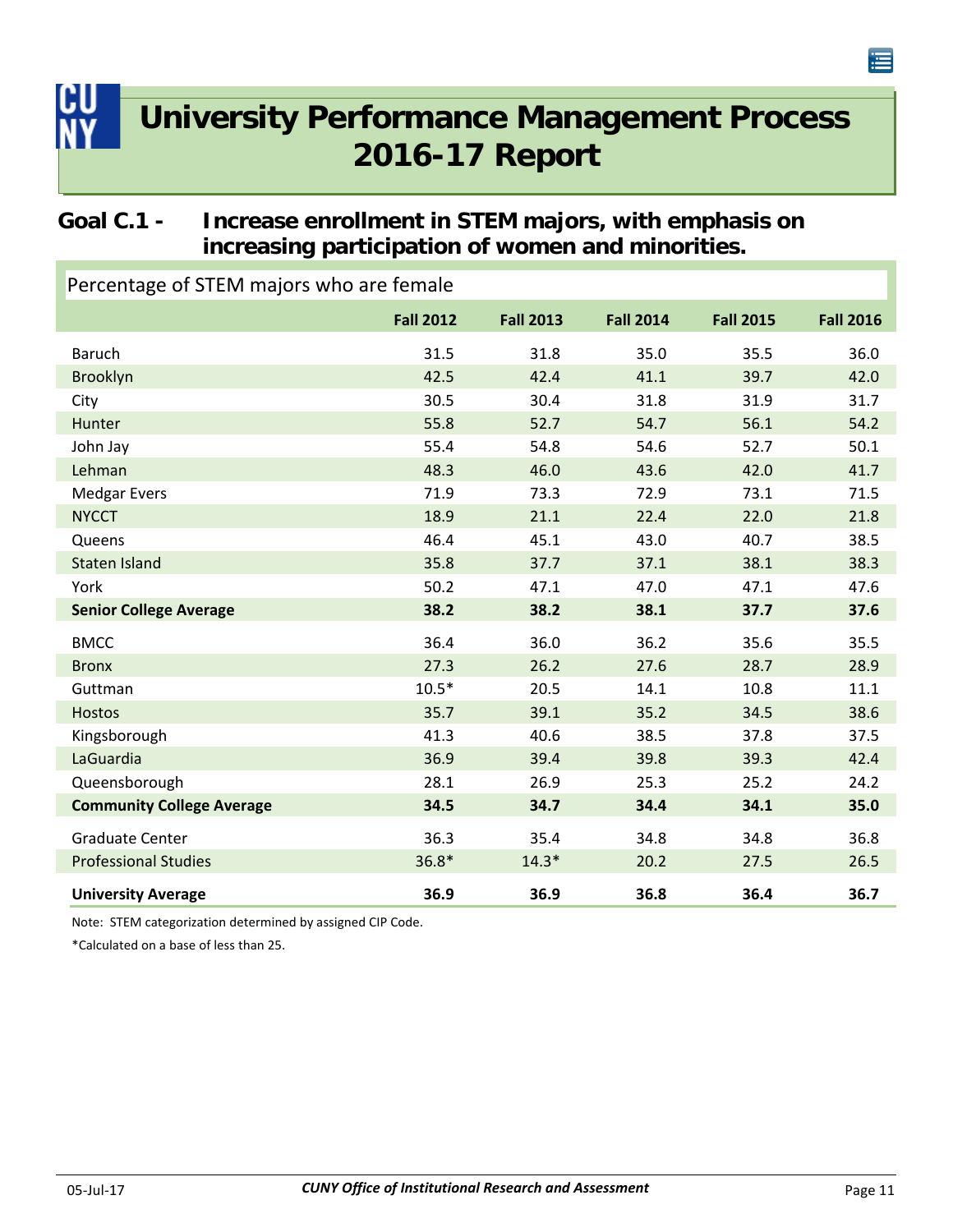### <span id="page-15-0"></span>**Goal C.1 - Increase enrollment in STEM majors, with emphasis on increasing participation of women and minorities.**

| Percentage of STEIN majors who are Underrepresented Minority (URM) |                  |                  |                  |                  |                  |  |  |
|--------------------------------------------------------------------|------------------|------------------|------------------|------------------|------------------|--|--|
|                                                                    | <b>Fall 2012</b> | <b>Fall 2013</b> | <b>Fall 2014</b> | <b>Fall 2015</b> | <b>Fall 2016</b> |  |  |
| <b>Baruch</b>                                                      | 21.2             | 20.0             | 21.2             | 22.2             | 22.3             |  |  |
| <b>Brooklyn</b>                                                    | 34.1             | 33.1             | 33.3             | 33.0             | 32.9             |  |  |
| City                                                               | 39.4             | 37.4             | 34.7             | 34.3             | 33.9             |  |  |
| Hunter                                                             | 22.3             | 22.4             | 22.6             | 24.5             | 27.0             |  |  |
| John Jay                                                           | 53.6             | 52.7             | 51.2             | 50.7             | 51.7             |  |  |
| Lehman                                                             | 72.2             | 78.0             | 78.5             | 79.4             | 78.0             |  |  |
| <b>Medgar Evers</b>                                                | 94.5             | 93.6             | 93.9             | 93.9             | 92.6             |  |  |
| <b>NYCCT</b>                                                       | 61.5             | 61.4             | 59.2             | 59.7             | 59.8             |  |  |
| Queens                                                             | 23.1             | 23.9             | 23.4             | 23.7             | 24.4             |  |  |
| <b>Staten Island</b>                                               | 25.0             | 27.0             | 30.4             | 31.2             | 33.4             |  |  |
| York                                                               | 61.1             | 58.7             | 57.5             | 57.9             | 55.3             |  |  |
| <b>Senior College Average</b>                                      | 47.4             | 46.3             | 45.7             | 45.8             | 46.2             |  |  |
| <b>BMCC</b>                                                        | 71.1             | 69.7             | 67.6             | 67.4             | 67.0             |  |  |
| <b>Bronx</b>                                                       | 89.6             | 91.2             | 90.3             | 90.2             | 89.9             |  |  |
| Guttman                                                            | $63.2*$          | 65.9             | 77.5             | 87.8             | 82.2             |  |  |
| <b>Hostos</b>                                                      | 91.0             | 91.1             | 90.8             | 92.7             | 91.6             |  |  |
| Kingsborough                                                       | 47.2             | 46.7             | 48.0             | 48.0             | 43.1             |  |  |
| LaGuardia                                                          | 58.8             | 61.2             | 60.4             | 58.6             | 59.7             |  |  |
| Queensborough                                                      | 50.7             | 51.3             | 52.7             | 52.3             | 51.3             |  |  |
| <b>Community College Average</b>                                   | 63.8             | 64.1             | 64.1             | 63.9             | 63.2             |  |  |
| <b>Graduate Center</b>                                             | 13.9             | 13.8             | 15.1             | 13.4             | 14.1             |  |  |
| <b>Professional Studies</b>                                        | $47.4*$          | $19.0*$          | 20.2             | 32.6             | 31.4             |  |  |
| <b>University Average</b>                                          | 52.2             | 51.6             | 51.2             | 51.2             | 51.1             |  |  |

Percentage of STEM majors who are Underrepresented Minority (URM)

Note: Underrepresented minority includes students identified as black or Hispanic. STEM categorization determined by assigned CIP Code.

\*Calculated on a base of less than 25.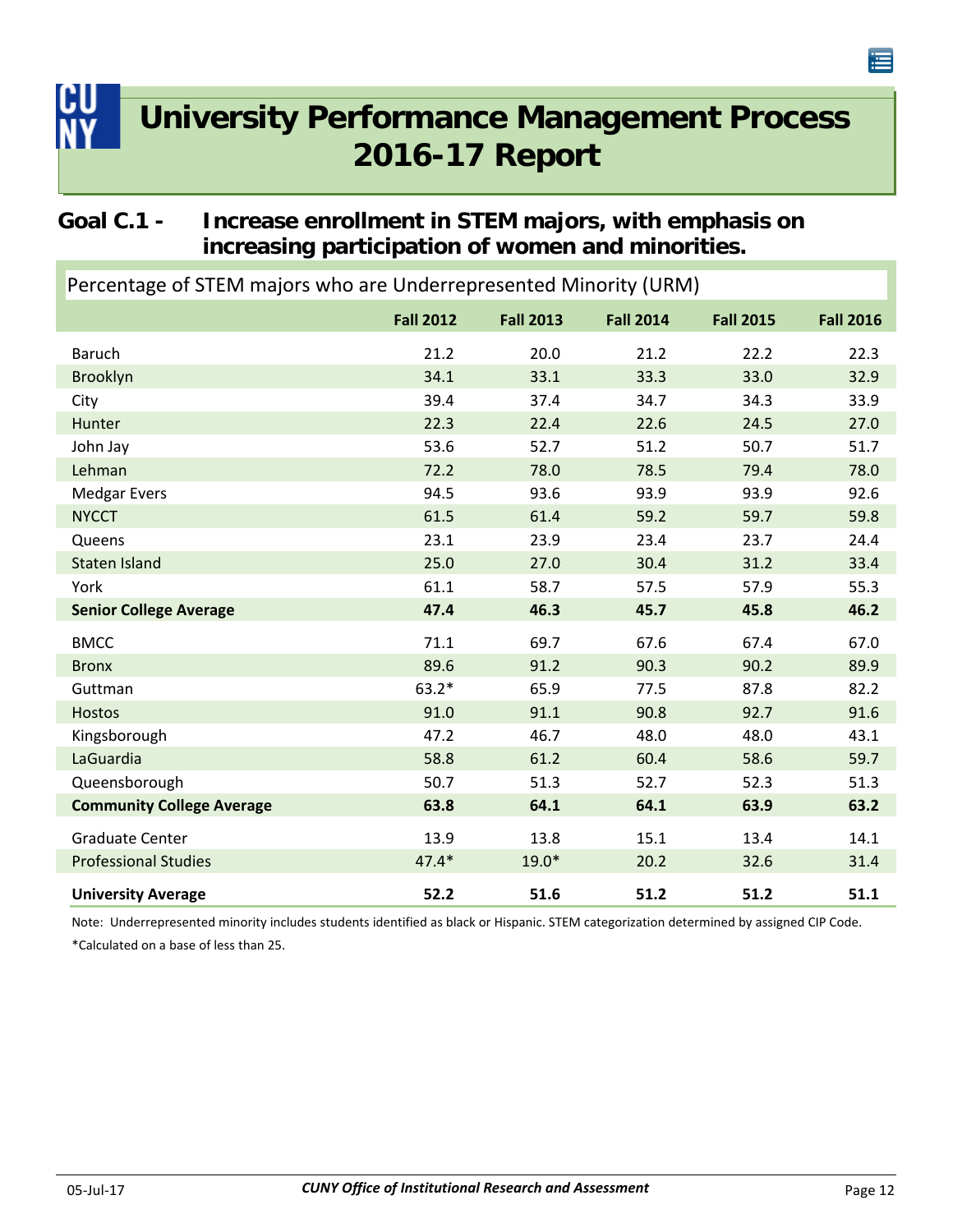### <span id="page-16-0"></span>**Goal C.2 - CUNY will make pragmatic experiential learning a signature component of a CUNY education.**

Percentage of undergraduate students reporting taking advantage of an Experiential Learning Opportunity (ELO)

|                                  | 2016 |
|----------------------------------|------|
| Baruch                           | 55.0 |
| Brooklyn                         | 51.7 |
| City                             | 50.7 |
| Hunter                           | 45.3 |
| John Jay                         | 47.0 |
| Lehman                           | 43.9 |
| <b>Medgar Evers</b>              | 44.4 |
| <b>NYCCT</b>                     | 40.7 |
| Queens                           | 48.2 |
| Staten Island                    | 42.4 |
| York                             | 45.8 |
| <b>Senior College Average</b>    | 47.1 |
| <b>BMCC</b>                      | 34.7 |
| <b>Bronx</b>                     | 35.4 |
| Guttman                          | 72.4 |
| Hostos                           | 36.7 |
| Kingsborough                     | 45.9 |
| LaGuardia                        | 35.1 |
| Queensborough                    | 33.9 |
| <b>Community College Average</b> | 36.4 |
| <b>Professional Studies</b>      | 27.4 |
| <b>University Average</b>        | 43.5 |

Note: Percentages are based on the most recent biannual Student Experience Survey (SES) administered in the spring of 2016. The 2016 SES data were weighted by college, based on logistic regression modeling that included age, race, gender and full-or part-time status. The 2016 SES was the first to collect ELO participation data among CUNY's undergraduates. Students were asked about participation in eight ELO activities: internships; cooperative education; service learning/community service; clinical preparation/practicum; research/field study; campus or university‐based work and/or leadership; civic engagement; and study abroad. Responses were then re‐coded as "participated in at least one ELO" so that each student who reported ELO participation while at CUNY was only counted once. The University Average includes the School of Professional Studies.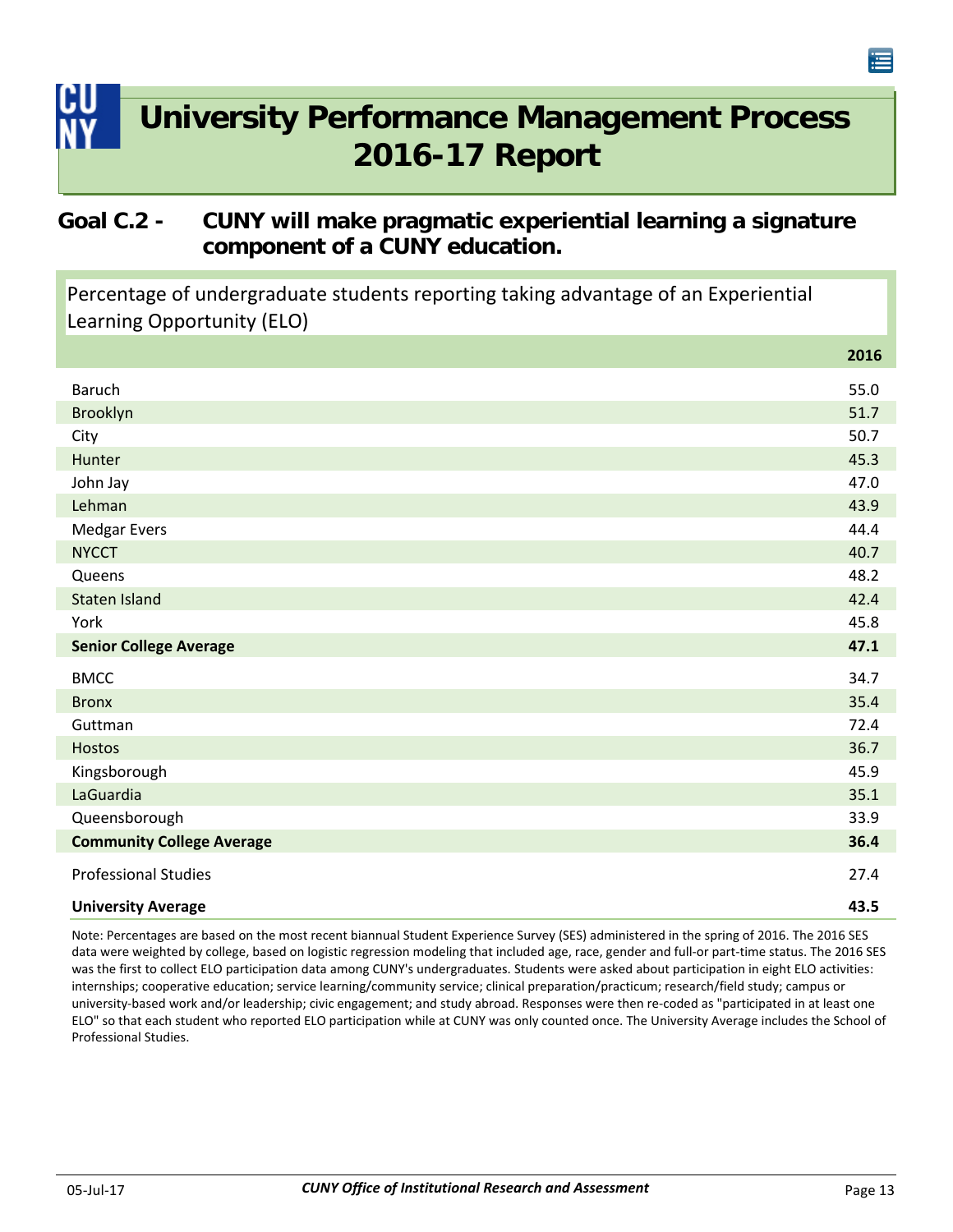### <span id="page-17-0"></span>**Goal D.1 - CUNY will invest in and support its faculty's knowledge creation, research, creative activities and innovation as engaged scholars, teachers and members of the community.**

| Research awards (weighted 3-yr rolling average) |              |                                                                       |              |              |              |  |  |
|-------------------------------------------------|--------------|-----------------------------------------------------------------------|--------------|--------------|--------------|--|--|
|                                                 |              | FY 2010-2012 FY 2011-2013 FY 2012-2014 FY 2013-2015 FY 2014-2016      |              |              |              |  |  |
| <b>Baruch</b>                                   | \$1,968,478  | \$1,681,089                                                           | \$1,760,743  | \$2,002,939  | \$1,879,984  |  |  |
| <b>Brooklyn</b>                                 | \$7,942,401  | \$6,934,159                                                           | \$6,541,233  | \$6,846,074  | \$7,388,353  |  |  |
| City                                            | \$50,351,847 | \$44,819,476                                                          | \$41,408,876 | \$41,547,116 | \$41,220,608 |  |  |
| Hunter                                          | \$27,747,919 | \$28,130,997                                                          | \$26,198,230 | \$24,718,560 | \$25,319,821 |  |  |
| John Jay                                        | \$6,035,190  | \$6,334,124                                                           | \$5,931,553  | \$8,597,761  | \$10,251,036 |  |  |
| Lehman                                          | \$3,543,102  | \$2,178,323                                                           | \$2,224,038  | \$2,426,828  | \$6,020,906  |  |  |
| <b>Medgar Evers</b>                             | \$1,155,992  | \$1,157,519                                                           | \$764,774    | \$755,922    | \$1,220,944  |  |  |
| <b>NYCCT</b>                                    | \$408,209    | \$486,385                                                             | \$343,910    | \$471,111    | \$479,941    |  |  |
| Queens                                          | \$18,737,511 | \$16,511,781                                                          | \$18,362,696 | \$17,478,588 | \$16,282,774 |  |  |
| <b>Staten Island</b>                            | \$3,147,603  | \$2,574,472                                                           | \$2,449,209  | \$2,134,454  | \$3,283,143  |  |  |
| York                                            | \$1,334,534  | \$1,057,708                                                           | \$631,141    | \$551,380    | \$1,018,026  |  |  |
|                                                 |              |                                                                       |              |              |              |  |  |
| <b>Senior College Total</b>                     |              | \$122,372,786 \$111,866,032 \$106,616,403 \$107,530,734 \$114,365,536 |              |              |              |  |  |
| <b>BMCC</b>                                     | \$322,174    | \$292,561                                                             | \$333,998    | \$1,105,150  | \$944,438    |  |  |
| <b>Bronx</b>                                    | \$40,989     | \$25,920                                                              | \$1,051      | \$25,000     | \$487,486    |  |  |
| Guttman                                         |              |                                                                       | ---          | \$0          | \$0          |  |  |
| <b>Hostos</b>                                   | \$126,245    | \$89,628                                                              | \$321,635    | \$229,938    | \$171,525    |  |  |
| Kingsborough                                    | \$466,470    | \$328,419                                                             | \$346,556    | \$383,148    | \$304,803    |  |  |
| LaGuardia                                       | \$885,518    | \$697,636                                                             | \$665,985    | \$639,228    | \$698,825    |  |  |
| Queensborough                                   | \$333,574    | \$203,672                                                             | \$252,914    | \$424,132    | \$550,846    |  |  |
| <b>Community College Total</b>                  | \$2,174,970  | \$1,637,836                                                           | \$1,922,138  | \$2,806,595  | \$3,157,923  |  |  |
| <b>Graduate Center</b>                          | \$5,076,032  | \$4,960,326                                                           | \$4,211,015  | \$4,305,719  | \$4,923,102  |  |  |
| <b>Professional Studies</b>                     |              |                                                                       |              |              |              |  |  |
| <b>Public Health</b>                            |              |                                                                       |              | ---          |              |  |  |

Note: Reflects a weighted rolling average of total dollars awarded for research as reported by the CUNY Research Foundation, calculated as current fiscal year amount (FY)\*0.5+(FY‐1)\*0.3+(FY‐2)\*0.2. The University totals include awards to the Graduate Center and exclude the School of Public Health until three years of awards are available. University totals do not reflect grants for the Advanced Science Research Center (ASRC) or CUNY Central. Senior College averages for FY 2012‐15 have been updated since the 2015‐16 PMP report since the comprehensive college break has been discontinued.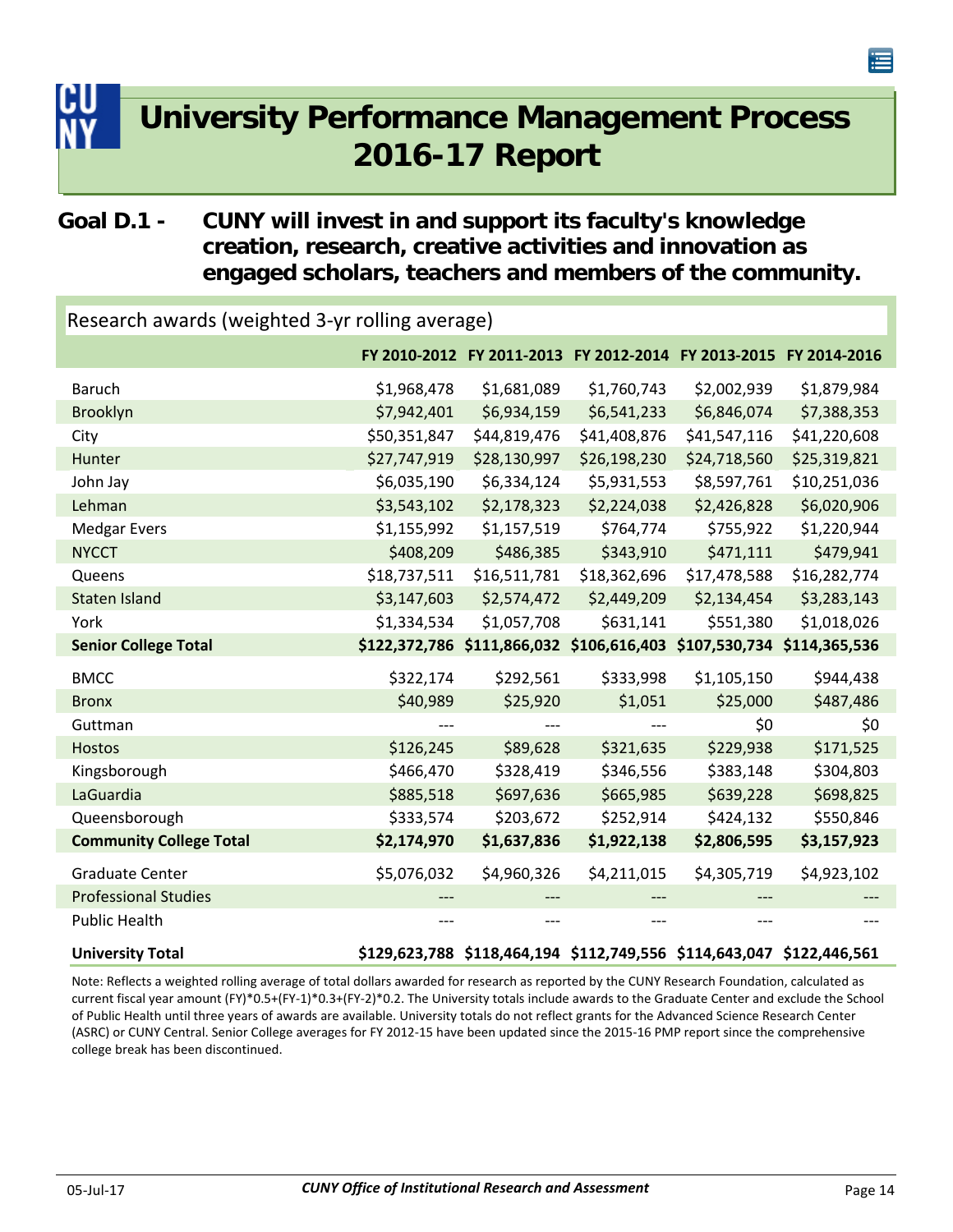### <span id="page-18-0"></span>**Goal D.1 - CUNY will invest in and support its faculty's knowledge creation, research, creative activities and innovation as engaged scholars, teachers and members of the community.**

| Research awards (annual)       |              |              |                                                                       |              |              |
|--------------------------------|--------------|--------------|-----------------------------------------------------------------------|--------------|--------------|
|                                | FY 2012      | FY 2013      | FY 2014                                                               | FY 2015      | FY 2016      |
| <b>Baruch</b>                  | \$1,555,702  | \$1,590,145  | \$1,945,119                                                           | \$2,202,750  | \$1,660,271  |
| Brooklyn                       | \$8,472,121  | \$6,116,651  | \$6,023,627                                                           | \$7,631,310  | \$7,788,469  |
| City                           | \$45,893,859 | \$40,712,020 | \$40,032,996                                                          | \$42,789,626 | \$40,754,241 |
| Hunter                         | \$26,407,369 | \$29,263,673 | \$24,275,308                                                          | \$23,166,466 | \$27,029,640 |
| John Jay                       | \$5,867,354  | \$6,847,781  | \$5,407,495                                                           | \$11,211,912 | \$11,611,926 |
| Lehman                         | \$3,326,744  | \$870,370    | \$2,595,157                                                           | \$2,948,415  | \$9,234,700  |
| <b>Medgar Evers</b>            | \$1,043,008  | \$1,250,141  | \$362,260                                                             | \$794,432    | \$1,820,325  |
| <b>NYCCT</b>                   | \$650,817    | \$506,798    | \$123,415                                                             | \$665,454    | \$511,244    |
| Queens                         | \$20,632,346 | \$15,777,019 | \$19,006,242                                                          | \$17,242,624 | \$14,617,477 |
| <b>Staten Island</b>           | \$3,529,856  | \$2,076,508  | \$2,240,571                                                           | \$2,093,962  | \$4,413,680  |
| York                           | \$853,972    | \$913,210    | \$372,768                                                             | \$513,815    | \$1,578,657  |
| <b>Senior College Total</b>    |              |              | \$118,233,148 \$105,924,316 \$102,384,958 \$111,260,766 \$121,020,630 |              |              |
|                                |              |              |                                                                       |              |              |
| <b>BMCC</b>                    | \$557,848    | \$250,413    | \$294,608                                                             | \$1,933,370  | \$611,011    |
| <b>Bronx</b>                   | \$5,255      | \$0          | \$0                                                                   | \$50,000     | \$944,972    |
| Guttman                        |              | \$0          | \$0                                                                   | \$0          | \$0          |
| <b>Hostos</b>                  | \$144,316    | \$52,666     | \$553,944                                                             | \$106,443    | \$57,607     |
| Kingsborough                   | \$424,216    | \$218,372    | \$392,402                                                             | \$443,505    | \$186,542    |
| LaGuardia                      | \$772,662    | \$577,721    | \$676,272                                                             | \$641,604    | \$742,178    |
| Queensborough                  | \$156,389    | \$146,369    | \$355,450                                                             | \$576,445    | \$613,645    |
| <b>Community College Total</b> | \$2,060,686  | \$1,245,541  | \$2,272,676                                                           | \$3,751,367  | \$3,155,955  |
| <b>Graduate Center</b>         | \$4,984,383  | \$5,254,106  | \$3,275,813                                                           | \$4,544,307  | \$5,809,295  |
| <b>Professional Studies</b>    |              |              |                                                                       |              |              |
| <b>Public Health</b>           | ---          | ---          | $---$                                                                 | \$819,348    | \$2,155,738  |

Note: Reflects total dollars awarded for research as reported by the CUNY Research Foundation. The University totals include awards to the graduate and professional schools, but do not reflect grants for the Advanced Science Research Center (ASRC) or CUNY Central. Senior College totals for FY 2012‐16 have been updated since the 2015‐16 PMP report since the comprehensive college break has been discontinued.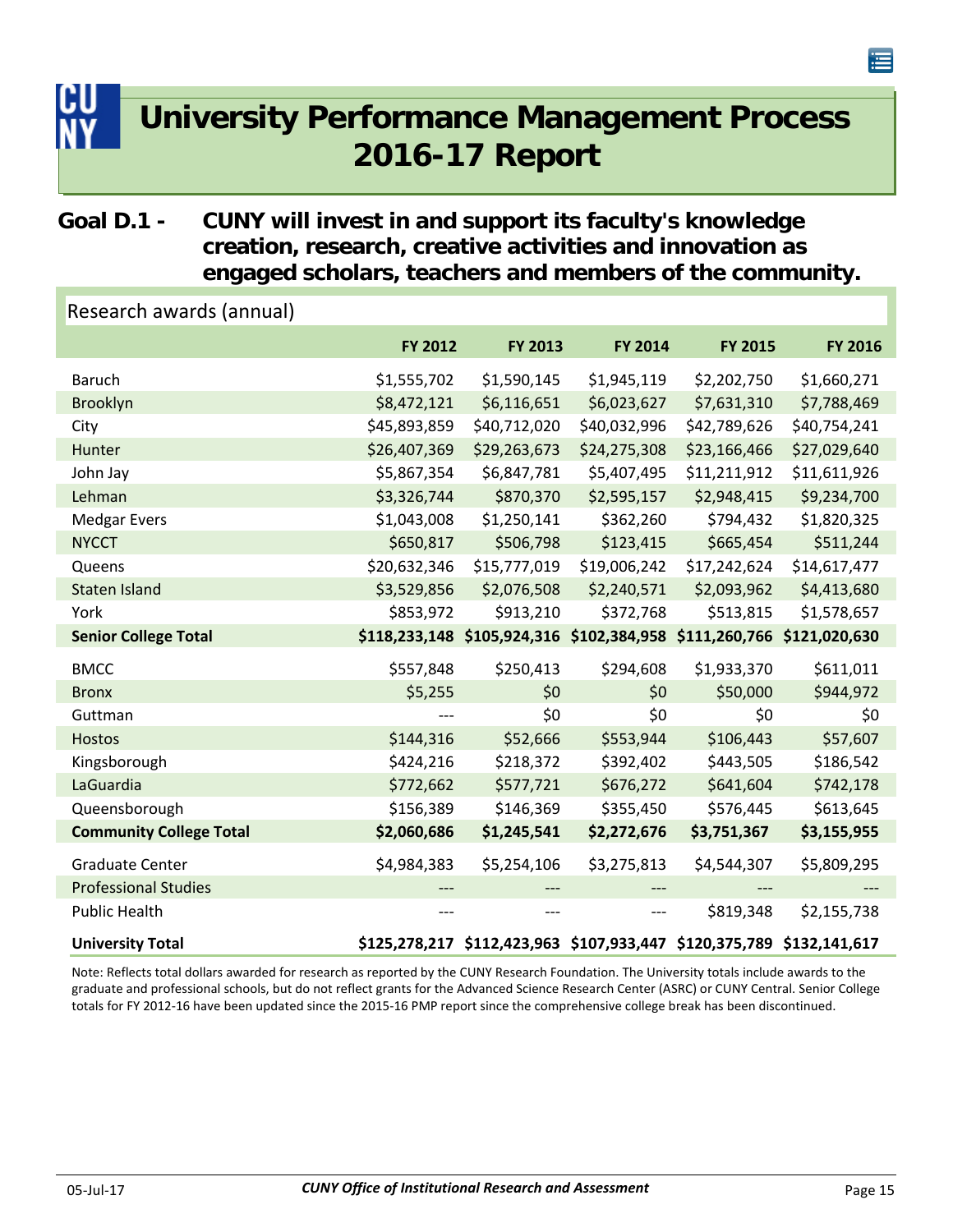### <span id="page-19-0"></span>**Goal D.1 - CUNY will invest in and support its faculty's knowledge creation, research, creative activities and innovation as engaged scholars, teachers and members of the community.**

**FY 2012 FY FY 2013 FY 2014 FY 2015 2016** Number of funded research grants Baruch 36 31 40 38 27 Brooklyn 57 48 48 45 51 City 218 189 204 215 204 Hunter 202 154 152 155 John Jay 53 50 53 53 50 53 53 50 53 Lehman 18 18 16 22 28 33 Medgar Evers 13 12 8 4 10 NYCCT 11 9 7 11 10 Queens 86 80 70 69 53 Staten Island 28 28 28 29 29 29 29 29 20 21 22 23 23 24 23 23 24 23 23 23 24 25 27 27 27 28 28 29 28 28 29 28 York 15 9 6 10 12 **Senior College Total 755 631 647 650 647** BMCC 4 4 6 8 8 Bronx  $\begin{array}{cccccccccccccc} & 1 & 0 & 0 & 1 & 2 \end{array}$ Guttman ‐‐‐ 0 0 0 0 Hostos  $\begin{array}{ccccccccccccc} & & & & & & & 3 & & & 2 & & & 4 & & & 3 & & & 2 \end{array}$ Kingsborough 5 5 4 6 4 3 LaGuardia 4 2 4 4 4 Queensborough 7 4 4 6 5 **Community College Total 24 16 24 26 24** Graduate Center 61 60 51 61 61 Professional Studies ‐‐‐ ‐‐‐ ‐‐‐ ‐‐‐ ‐‐‐ Public Health ‐‐‐ ‐‐‐ ‐‐‐ 3 15 **University Total 845 718 731 730 747**

Note: All data are provided by CUNY Research Foundation. The University totals include funded grants for the graduate and professional schools, but do not reflect grants for the Advanced Science Research Center (ASRC) or CUNY Central. Senior College Totals for FY 2012‐15 have been updated since the 2015‐16 PMP report since the comprehensive college break has been discontinued. FY2016 data are final.

僵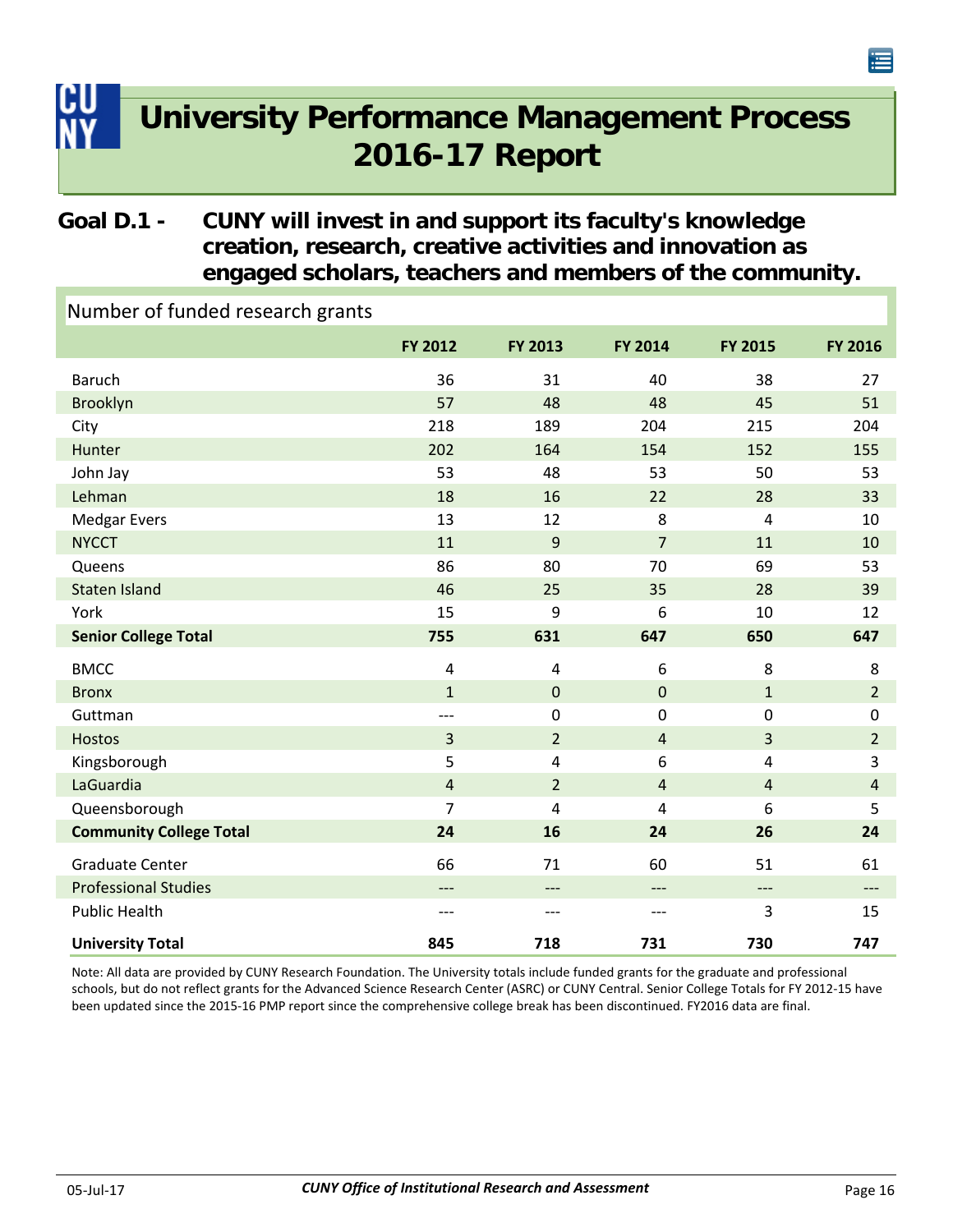### <span id="page-20-0"></span>**Goal D.2 - Implement new strategies to build greater diversity in the faculty.**

| Percentage of minority full-time faculty |                  |                  |                  |                  |                  |  |
|------------------------------------------|------------------|------------------|------------------|------------------|------------------|--|
|                                          | <b>Fall 2012</b> | <b>Fall 2013</b> | <b>Fall 2014</b> | <b>Fall 2015</b> | <b>Fall 2016</b> |  |
| <b>Baruch</b>                            | 27.9             | 28.7             | 28.2             | 29.0             | 29.7             |  |
| <b>Brooklyn</b>                          | 24.4             | 24.2             | 25.2             | 26.3             | 25.9             |  |
| City                                     | 31.4             | 32.1             | 31.8             | 32.9             | 32.1             |  |
| Hunter                                   | 28.4             | 28.4             | 28.2             | 28.1             | 29.7             |  |
| John Jay                                 | 30.2             | 30.4             | 30.6             | 30.5             | 31.1             |  |
| Lehman                                   | 30.1             | 31.0             | 31.1             | 32.0             | 32.5             |  |
| <b>Medgar Evers</b>                      | 81.0             | 79.8             | 79.7             | 79.6             | 82.8             |  |
| <b>NYCCT</b>                             | 36.4             | 36.1             | 34.7             | 36.8             | 37.9             |  |
| Queens                                   | 24.9             | 24.6             | 24.6             | 24.8             | 25.4             |  |
| <b>Staten Island</b>                     | 23.1             | 24.6             | 26.2             | 26.6             | 29.0             |  |
| York                                     | 42.7             | 43.5             | 44.6             | 44.9             | 44.3             |  |
| <b>Senior College Average</b>            | 30.9             | 31.2             | 31.2             | 31.9             | 32.6             |  |
| <b>BMCC</b>                              | 46.3             | 44.7             | 45.0             | 44.5             | 44.4             |  |
| <b>Bronx</b>                             | 44.7             | 45.7             | 45.2             | 43.9             | 44.2             |  |
| Guttman                                  | 36.8*            | 40.0             | 36.8             | 41.3             | 44.0             |  |
| <b>Hostos</b>                            | 49.7             | 51.6             | 49.7             | 52.1             | 51.9             |  |
| Kingsborough                             | 26.9             | 26.3             | 26.0             | 28.0             | 29.1             |  |
| LaGuardia                                | 38.1             | 38.0             | 40.7             | 42.3             | 43.7             |  |
| Queensborough                            | 27.2             | 29.7             | 30.8             | 30.4             | 30.9             |  |
| <b>Community College Average</b>         | 38.0             | 38.6             | 39.0             | 39.6             | 40.2             |  |
| <b>Graduate Center</b>                   | 12.3             | 13.1             | 14.7             | 16.3             | 17.1             |  |
| Journalism                               | 30.3             | 27.3             | $29.2*$          | $33.3*$          | $36.8*$          |  |
| <b>Professional Studies</b>              | $0.0*$           | $10.0*$          | $15.4*$          | $18.8*$          | $18.8*$          |  |
| <b>Public Health</b>                     | $---$            | $---$            | $---$            | $---$            | 26.0             |  |
| Law School                               | 42.3             | 42.3             | 44.0             | 44.2             | 41.9             |  |
| <b>University Average</b>                | 32.6             | 32.9             | 33.2             | 33.9             | 34.5             |  |

Note: Data are provided by the Office of Human Resources Management (OHRM), Office of Recruitment and Diversity (ORD). Minority includes faculty identified as black, Hispanic, Asian/Pacific Islander, American Indian/Alaskan Native. The University averages reflect figures for the graduate and professional schools. Senior College totals for FY 2012‐16 have been updated since the 2015‐16 PMP report since the comprehensive college break has been discontinued. Table updated since the 7/5/17 version to remove extraneous asterisks.

\*Calculated on a base of less than 25.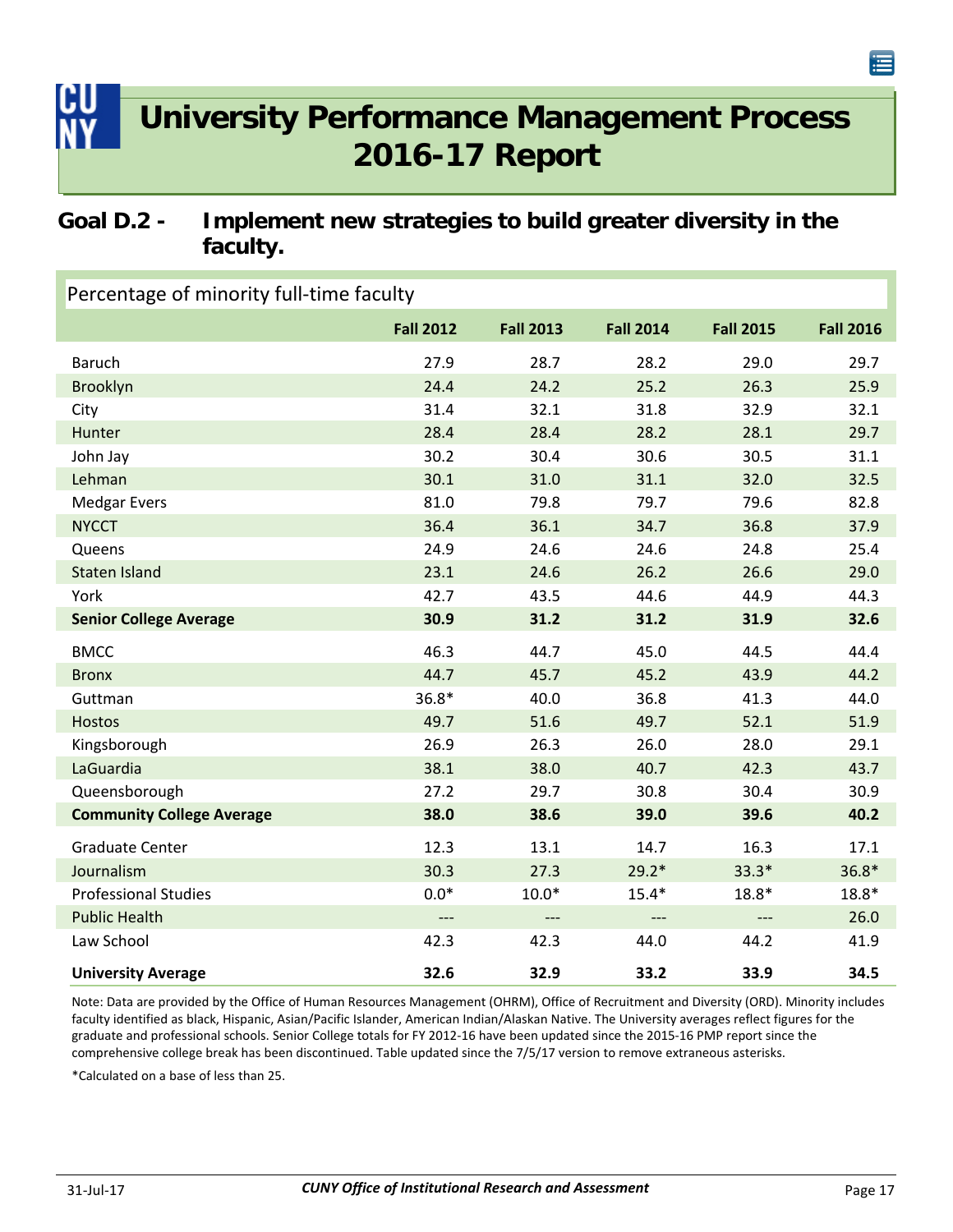### <span id="page-21-0"></span>**Goal D.2 - Implement new strategies to build greater diversity in the faculty.**

| Percentage of Italian American full-time faculty |                     |                  |                          |                     |                  |  |
|--------------------------------------------------|---------------------|------------------|--------------------------|---------------------|------------------|--|
|                                                  | <b>Fall 2012</b>    | <b>Fall 2013</b> | <b>Fall 2014</b>         | <b>Fall 2015</b>    | <b>Fall 2016</b> |  |
| <b>Baruch</b>                                    | 4.3                 | 4.2              | 3.9                      | 4.3                 | 4.4              |  |
| Brooklyn                                         | 4.7                 | 4.3              | 4.2                      | 4.5                 | 4.4              |  |
| City                                             | 4.1                 | 3.8              | 3.9                      | 4.0                 | 3.6              |  |
| Hunter                                           | 5.5                 | 5.6              | 5.3                      | 5.5                 | 5.6              |  |
| John Jay                                         | 4.6                 | 4.8              | 4.5                      | 4.6                 | 4.0              |  |
| Lehman                                           | 7.9                 | 7.3              | 7.0                      | 6.4                 | 5.9              |  |
| <b>Medgar Evers</b>                              | 1.1                 | 1.1              | 1.1                      | 1.1                 | 0.6              |  |
| <b>NYCCT</b>                                     | 8.0                 | 7.9              | 7.9                      | 7.4                 | 7.2              |  |
| Queens                                           | 3.6                 | 3.7              | 3.7                      | 3.8                 | 3.9              |  |
| <b>Staten Island</b>                             | 7.3                 | 7.1              | 7.0                      | 6.4                 | 5.5              |  |
| York                                             | 5.7                 | 6.1              | 6.1                      | 5.6                 | 4.9              |  |
| <b>Senior College Average</b>                    | $5.2$               | 5.1              | $5.0$                    | 4.9                 | 4.7              |  |
| <b>BMCC</b>                                      | 6.1                 | 5.8              | 5.5                      | 5.1                 | 4.7              |  |
| <b>Bronx</b>                                     | 7.2                 | 6.7              | 6.8                      | 5.5                 | 6.0              |  |
| Guttman                                          | $5.3*$              | 3.3              | 0.0                      | 0.0                 | 0.0              |  |
| <b>Hostos</b>                                    | 4.7                 | 3.8              | 3.7                      | 3.2                 | 3.7              |  |
| Kingsborough                                     | 11.9                | 11.0             | 10.8                     | 10.7                | 10.2             |  |
| LaGuardia                                        | $5.2$               | 5.5              | 4.8                      | 4.8                 | 5.3              |  |
| Queensborough                                    | 6.7                 | 6.3              | 5.6                      | 5.1                 | 5.5              |  |
| <b>Community College Average</b>                 | 7.1                 | 6.6              | 6.2                      | 5.7                 | 5.8              |  |
| <b>Graduate Center</b>                           | 0.6                 | 1.1              | 1.6                      | 1.1                 | 1.8              |  |
| Journalism                                       | 0.0                 | 3.0              | $4.2*$                   | $0.0*$              | $0.0*$           |  |
| <b>Professional Studies</b>                      | $0.0*$              | $0.0*$           | $0.0*$                   | $0.0*$              | $0.0*$           |  |
| <b>Public Health</b>                             | $\qquad \qquad - -$ | $---$            | $\overline{\phantom{a}}$ | $\qquad \qquad - -$ | 4.0              |  |
| Law School                                       | 5.8                 | 7.7              | 8.0                      | 9.3                 | 9.3              |  |
| <b>University Average</b>                        | 5.6                 | 5.4              | 5.3                      | 5.1                 | 5.0              |  |

Note: The University averages reflect figures for the graduate and professional schools. Senior College totals for FY 2012‐16 have been updated since the 2015-16 PMP report since the comprehensive college break has been discontinued. Table updated since the 7/5/17 version to remove extraneous asterisks.

\*Calculated on a base of less than 25.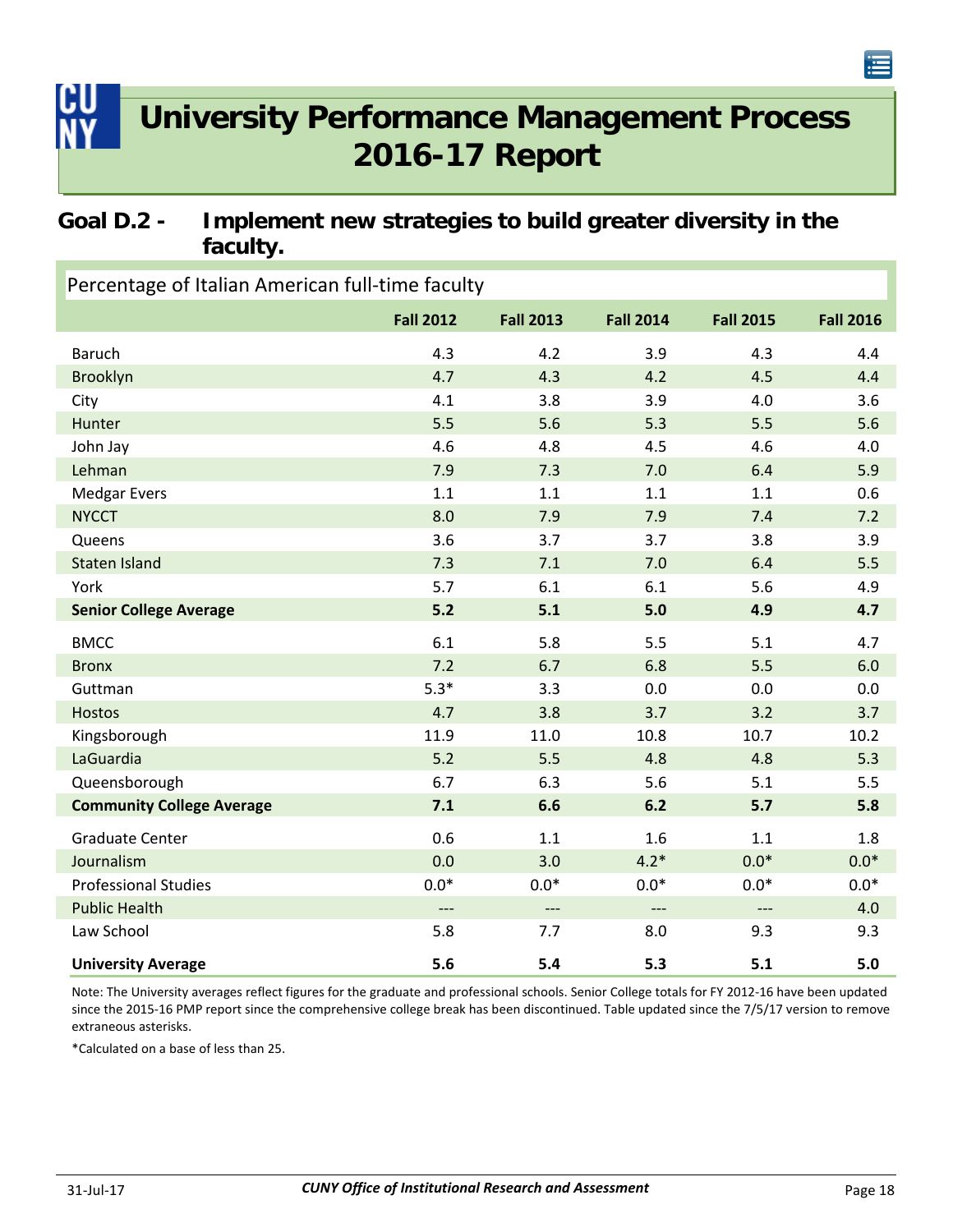### <span id="page-22-0"></span>**Goal D.2 - Implement new strategies to build greater diversity in the faculty.**

### Percentage of women full‐time faculty

|                                  | <b>Fall 2012</b>    | <b>Fall 2013</b> | <b>Fall 2014</b> | <b>Fall 2015</b>    | <b>Fall 2016</b> |
|----------------------------------|---------------------|------------------|------------------|---------------------|------------------|
| <b>Baruch</b>                    | 38.6                | 39.5             | 39.3             | 38.9                | 39.4             |
| Brooklyn                         | 45.2                | 44.7             | 45.8             | 46.0                | 46.5             |
| City                             | 40.0                | 40.2             | 40.5             | 39.9                | 37.8             |
| Hunter                           | 50.1                | 50.7             | 51.6             | 51.4                | 50.8             |
| John Jay                         | 46.3                | 47.7             | 48.0             | 47.8                | 48.4             |
| Lehman                           | 51.8                | 54.1             | 53.5             | 53.6                | 53.1             |
| <b>Medgar Evers</b>              | 45.4                | 45.4             | 46.2             | 47.0                | 46.7             |
| <b>NYCCT</b>                     | 48.1                | 47.9             | 47.7             | 48.2                | 49.1             |
| Queens                           | 44.8                | 45.8             | 46.4             | 46.2                | 46.0             |
| <b>Staten Island</b>             | 47.3                | 46.8             | 46.0             | 46.8                | 46.0             |
| York                             | 48.3                | 49.5             | 49.3             | 49.5                | 48.8             |
| <b>Senior College Average</b>    | 45.7                | 46.2             | 46.4             | 46.5                | 46.2             |
| <b>BMCC</b>                      | 56.3                | 55.6             | 57.5             | 56.0                | 54.9             |
| <b>Bronx</b>                     | 49.3                | 48.6             | 49.5             | 46.3                | 46.4             |
| Guttman                          | $84.2*$             | 63.3             | 63.2             | 60.9                | 60.0             |
| <b>Hostos</b>                    | 52.1                | 52.2             | 51.9             | 52.1                | 52.9             |
| Kingsborough                     | 55.4                | 55.9             | 55.8             | 54.5                | 54.4             |
| LaGuardia                        | 56.9                | 56.8             | 57.6             | 57.0                | 56.3             |
| Queensborough                    | 52.8                | 51.2             | 50.5             | 50.9                | 51.1             |
| <b>Community College Average</b> | 54.5                | 53.9             | 54.5             | 53.4                | 53.1             |
| <b>Graduate Center</b>           | 41.4                | 39.2             | 37.0             | 34.2                | 40.0             |
| Journalism                       | 45.5                | 48.5             | $41.7*$          | $38.1*$             | $42.1*$          |
| <b>Professional Studies</b>      | $75.0*$             | $70.0*$          | 69.2*            | 68.8*               | 68.8*            |
| <b>Public Health</b>             | $\qquad \qquad - -$ | $---$            | $---$            | $\qquad \qquad - -$ | 56.0             |
| Law School                       | 63.5                | 65.4             | 66.0             | 65.1                | 62.8             |
| <b>University Average</b>        | 48.3                | 48.5             | 48.8             | 48.4                | 48.4             |

Note: The University averages reflect figures for the graduate and professional schools. Senior College totals for FY 2012‐16 have been updated since the 2015-16 PMP report since the comprehensive college break has been discontinued. Table updated since the 7/5/17 version to remove extraneous asterisks.

\*Calculated on a base of less than 25.

海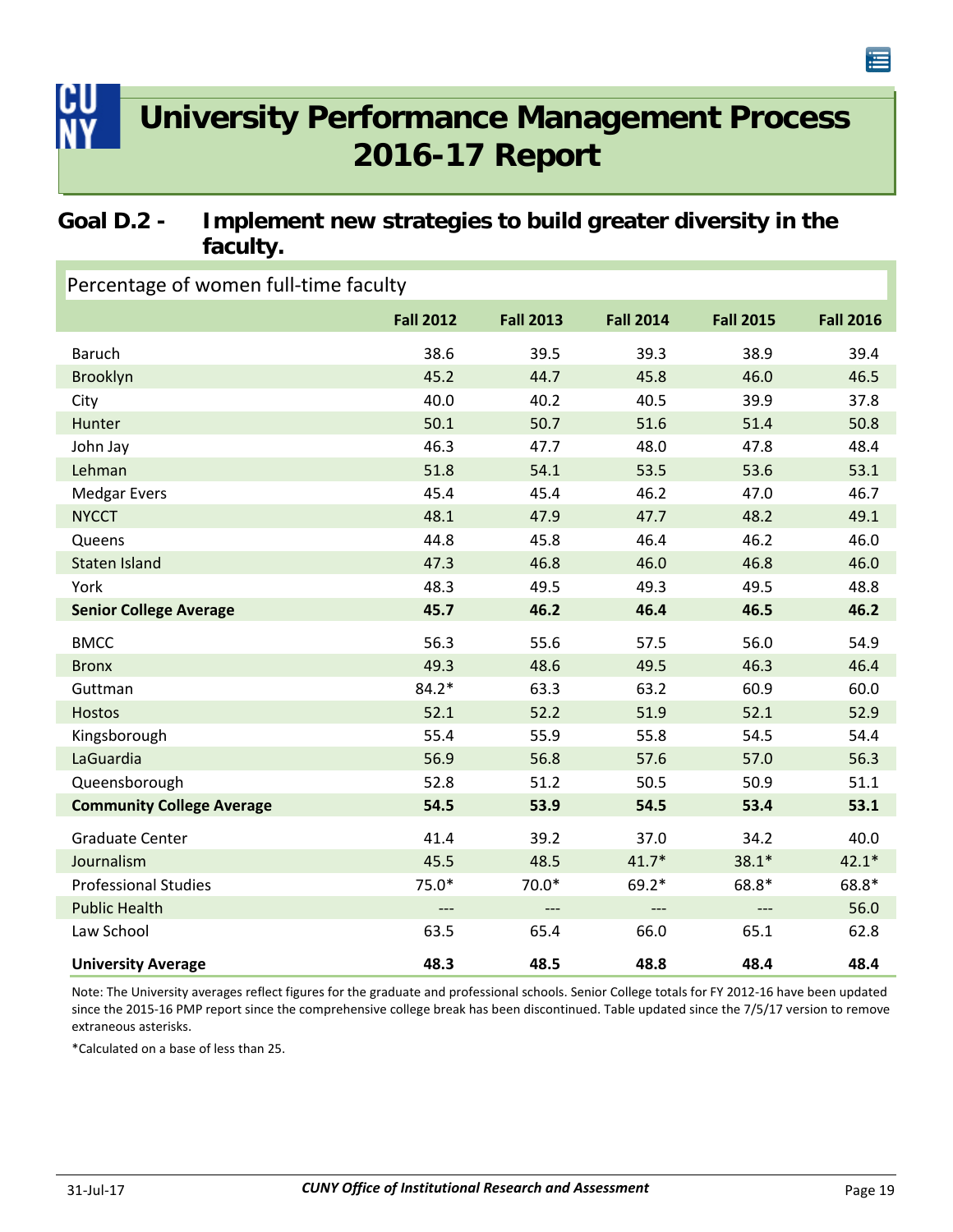### <span id="page-23-0"></span>**Goal E.1 - Adopt best business practices; redesign business processes and streamline administrative functions.**

Spending on student services, instruction and departmental research as a percentage of tax‐levy budget

|                                  | FY 2012 | FY 2013 | FY 2014 | <b>FY 2015</b> | FY 2016 |
|----------------------------------|---------|---------|---------|----------------|---------|
| <b>Baruch</b>                    | 72.2    | 73.8    | 72.5    | 71.6           | 71.7    |
| <b>Brooklyn</b>                  | 69.7    | 70.0    | 68.9    | 68.9           | 68.6    |
| City                             | 71.9    | 72.8    | 72.1    | 70.8           | 69.8    |
| Hunter                           | 69.6    | 67.8    | 67.8    | 67.9           | 69.0    |
| John Jay                         | 69.5    | 76.8    | 70.0    | 69.9           | 71.5    |
| Lehman                           | 68.2    | 68.9    | 65.4    | 66.2           | 68.2    |
| Medgar Evers                     | 59.0    | 63.6    | 59.6    | 60.2           | 61.4    |
| <b>NYCCT</b>                     | 74.8    | 74.5    | 73.4    | 73.2           | 76.3    |
| Queens                           | 70.9    | 69.7    | 69.1    | 68.3           | 70.1    |
| <b>Staten Island</b>             | 67.7    | 69.3    | 71.5    | 70.6           | 74.0    |
| York                             | 62.7    | 62.8    | 64.5    | 63.1           | 68.7    |
| <b>Senior College Average</b>    | 69.6    | 70.5    | 69.3    | 68.9           | 70.2    |
| <b>BMCC</b>                      | 61.0    | 59.7    | 59.6    | 59.6           | 64.6    |
| <b>Bronx</b>                     | 63.5    | 63.6    | 64.8    | 61.0           | 62.1    |
| Guttman                          | $---$   | 23.8    | 32.0    | 34.9           | 37.8    |
| <b>Hostos</b>                    | 61.3    | 58.5    | 58.2    | 57.8           | 58.8    |
| Kingsborough                     | 69.0    | 69.7    | 68.2    | 69.2           | 68.3    |
| LaGuardia                        | 59.8    | 60.1    | 59.4    | 59.8           | 60.0    |
| Queensborough                    | 75.0    | 73.8    | 73.7    | 74.4           | 72.0    |
| <b>Community College Average</b> | 64.8    | 63.2    | 63.0    | 62.7           | 63.7    |
| <b>Graduate Center</b>           | 74.9    | 75.1    | 74.3    | 73.9           | 76.7    |
| Journalism                       | 67.5    | 70.4    | 66.2    | 64.0           | 51.2    |
| <b>Professional Studies</b>      | 84.6    | 80.3    | 69.4    | 80.9           | 82.3    |
| Law School                       | 59.9    | 59.2    | 59.5    | 57.4           | 51.8    |
| <b>University Average</b>        | 68.5    | 68.5    | 67.5    | 67.2           | 68.4    |

Note: Senior College and University averages for FY 2012‐15 have been updated since the 2015‐16 PMP report, since the comprehensive college break has been discontinued. The University average includes spending by the graduate and professional schools.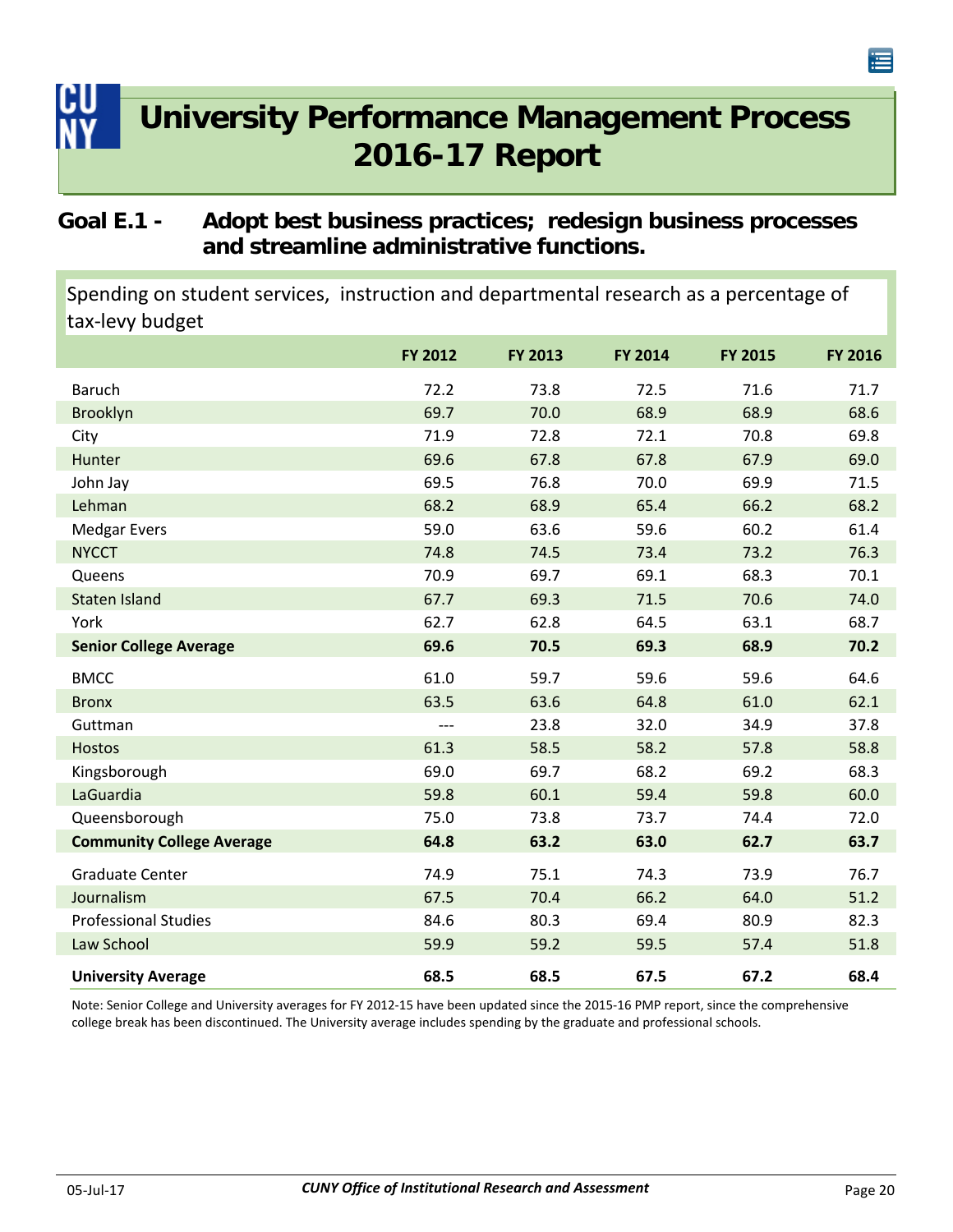### <span id="page-24-0"></span>**Goal E.2 - Advocate for investments from our funding partners, public and private.**

| Total voluntary support (weighted 3-yr rolling average) |              |                                                                       |              |              |              |  |  |  |
|---------------------------------------------------------|--------------|-----------------------------------------------------------------------|--------------|--------------|--------------|--|--|--|
|                                                         |              | FY 2010-2012 FY 2011-2013 FY 2012-2014 FY 2013-2015 FY 2014-2016      |              |              |              |  |  |  |
| <b>Baruch</b>                                           | \$14,137,907 | \$19,803,807                                                          | \$19,073,875 | \$17,568,281 | \$15,902,084 |  |  |  |
| <b>Brooklyn</b>                                         | \$16,409,239 | \$15,490,922                                                          | \$9,363,336  | \$17,779,134 | \$15,804,138 |  |  |  |
| City                                                    | \$38,893,502 | \$38,271,204                                                          | \$40,434,952 | \$41,264,993 | \$43,793,669 |  |  |  |
| Hunter                                                  | \$24,364,173 | \$30,810,443                                                          | \$40,134,837 | \$38,530,756 | \$35,061,254 |  |  |  |
| John Jay                                                | \$8,713,621  | \$8,303,307                                                           | \$8,461,017  | \$10,739,695 | \$12,580,822 |  |  |  |
| Lehman                                                  | \$5,000,339  | \$5,780,171                                                           | \$7,118,445  | \$8,384,170  | \$9,578,172  |  |  |  |
| <b>Medgar Evers</b>                                     | \$383,509    | \$384,144                                                             | \$476,141    | \$625,337    | \$1,118,756  |  |  |  |
| <b>NYCCT</b>                                            | \$953,444    | \$1,232,275                                                           | \$1,207,215  | \$1,814,993  | \$1,570,822  |  |  |  |
| Queens                                                  | \$20,992,744 | \$23,010,182                                                          | \$21,645,003 | \$21,731,231 | \$21,980,098 |  |  |  |
| <b>Staten Island</b>                                    | \$3,134,282  | \$2,732,842                                                           | \$2,305,086  | \$2,338,075  | \$2,303,381  |  |  |  |
| York                                                    | \$1,018,262  | \$1,206,622                                                           | \$961,412    | \$1,085,191  | \$759,652    |  |  |  |
| <b>Senior College Total</b>                             |              | \$134,001,022 \$147,025,917 \$151,181,318 \$161,861,856 \$160,452,846 |              |              |              |  |  |  |
| <b>BMCC</b>                                             | \$2,433,748  | \$2,535,139                                                           | \$3,863,645  | \$4,508,310  | \$4,174,563  |  |  |  |
| <b>Bronx</b>                                            | \$1,807,120  | \$1,918,910                                                           | \$2,193,289  | \$2,277,640  | \$2,447,009  |  |  |  |
| Guttman                                                 |              | \$8,198,376                                                           | \$5,158,883  | \$3,692,705  | \$864,759    |  |  |  |
| <b>Hostos</b>                                           | \$1,044,765  | \$1,174,610                                                           | \$1,408,535  | \$1,749,772  | \$1,513,650  |  |  |  |
| Kingsborough                                            | \$3,007,078  | \$2,678,192                                                           | \$2,174,888  | \$1,993,341  | \$2,262,911  |  |  |  |
| LaGuardia                                               | \$2,538,772  | \$2,236,787                                                           | \$2,994,979  | \$4,324,128  | \$4,683,836  |  |  |  |
| Queensborough                                           | \$2,992,256  | \$3,151,346                                                           | \$3,405,990  | \$3,596,763  | \$3,180,885  |  |  |  |
| <b>Community College Total</b>                          | \$14,745,680 | \$21,893,359                                                          | \$21,200,208 | \$22,142,660 | \$19,127,612 |  |  |  |
| <b>Graduate Center</b>                                  | \$4,829,547  | \$5,809,837                                                           | \$5,885,325  | \$6,555,663  | \$9,367,087  |  |  |  |
| Journalism                                              | \$3,322,076  | \$2,322,605                                                           | \$3,014,584  | \$5,048,354  | \$4,372,392  |  |  |  |
| <b>Professional Studies</b>                             |              |                                                                       |              | ---          |              |  |  |  |
| <b>Public Health</b>                                    | $---$        | $---$                                                                 | ---          | $---$        |              |  |  |  |
| Law School                                              | \$1,548,636  | \$1,501,287                                                           | \$1,445,176  | \$1,395,541  | \$1,984,882  |  |  |  |
| <b>Macaulay Honors College</b>                          | \$2,027,621  | \$1,628,404                                                           | \$1,458,903  | \$2,211,461  | \$2,221,028  |  |  |  |
| <b>University Total</b>                                 |              | \$160,474,582 \$180,181,409 \$184,185,514 \$199,215,534 \$197,525,848 |              |              |              |  |  |  |

Note: This indicator reflects the sum of cash‐in, new pledges, and testamentary gifts. The weighted 3‐year rolling average is calculated as the dollar amount for the current fiscal year (FY)\*0.5 + (FY‐1)\*0.3 + (FY‐2)\*0.2. The University totals include voluntary contributions for the Graduate Center, the professional schools and Macaulay Honors College but do not reflect fundraising for CUNY (Central) initiatives nor the School of Professional Studies. Annual amounts for the School of Public Health are not available to calculate 3 year averages and are excluded from the University total. Senior College averages for FY 2012‐15 have been updated since the 2015‐16 PMP report since the comprehensive college break has been discontinued. The 2014‐16 University Total figure has been updated since the 2015‐16 PMP report.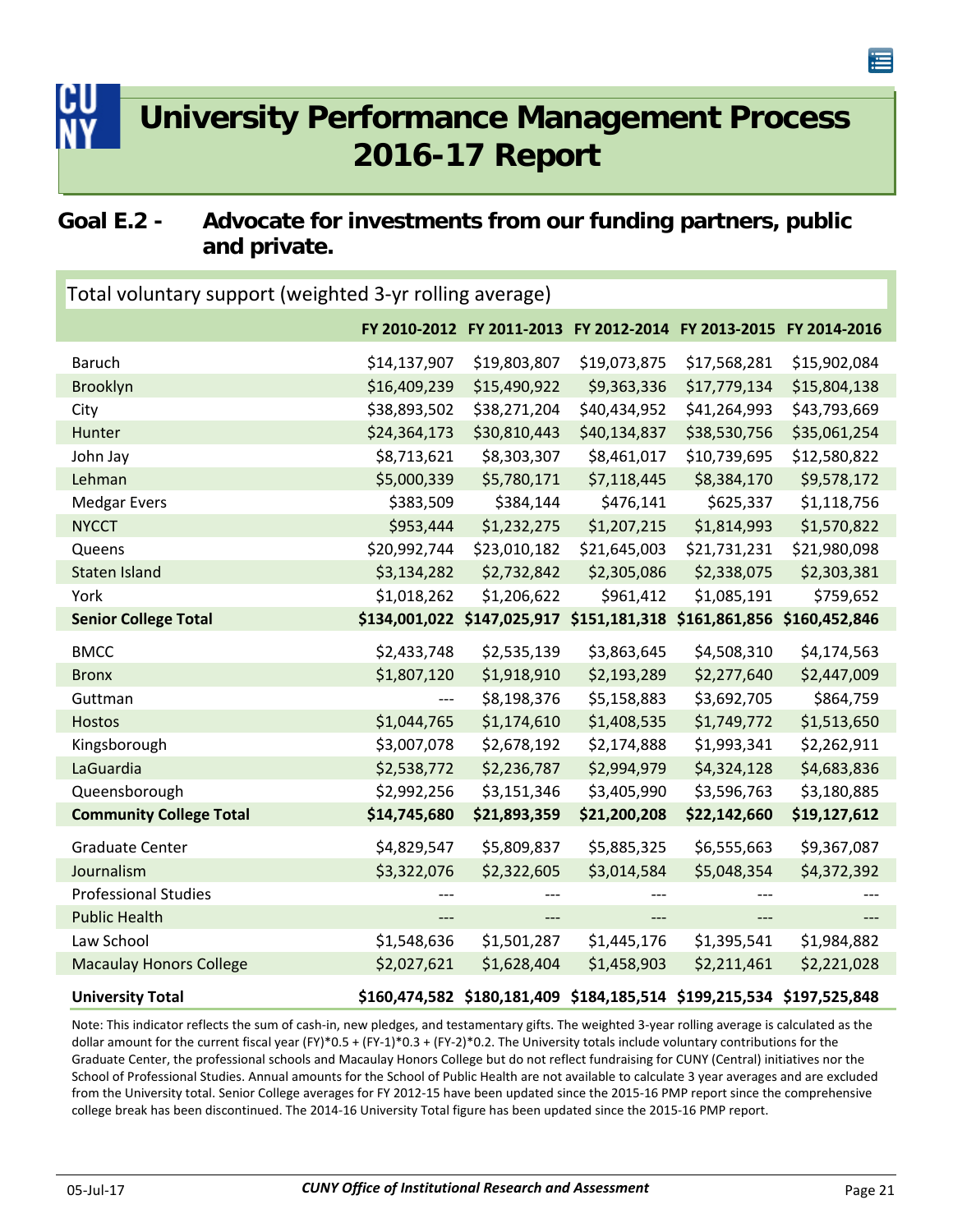### <span id="page-25-0"></span>**Goal E.2 - Advocate for investments from our funding partners, public and private.**

| Total voluntary support (annual) |              |                             |                                                                       |                             |               |
|----------------------------------|--------------|-----------------------------|-----------------------------------------------------------------------|-----------------------------|---------------|
|                                  | FY 2012      | FY 2013                     | FY 2014                                                               | <b>FY 2015</b>              | FY 2016       |
| <b>Baruch</b>                    | \$15,823,632 | \$24,961,254                | \$16,841,544                                                          | \$15,047,134                | \$16,039,270  |
| Brooklyn                         | \$11,505,162 | \$13,677,344                | \$5,918,201                                                           | \$26,536,410                | \$13,319,150  |
| City                             | \$43,641,410 | \$35,514,161                | \$42,104,844                                                          | \$43,061,416                | \$44,908,550  |
| Hunter                           | \$28,581,658 | \$35,405,338                | \$47,593,807                                                          | \$34,343,092                | \$30,479,129  |
| John Jay                         | \$11,045,551 | \$8,013,699                 | \$7,695,594                                                           | \$13,656,554                | \$13,889,473  |
| Lehman                           | \$5,391,542  | \$6,449,650                 | \$8,210,484                                                           | \$9,262,189                 | \$10,314,836  |
| <b>Medgar Evers</b>              | \$420,869    | \$423,756                   | \$529,681                                                             | \$763,362                   | \$1,567,623   |
| <b>NYCCT</b>                     | \$825,351    | \$1,524,391                 | \$1,169,655                                                           | \$2,318,437                 | \$1,282,719   |
| Queens                           | \$20,606,701 | \$23,858,677                | \$20,732,120                                                          | \$21,479,719                | \$22,779,517  |
| <b>Staten Island</b>             | \$3,145,482  | \$2,184,292                 | \$2,041,403                                                           | \$2,577,592                 | \$2,243,645   |
| York                             | \$1,165,440  | \$1,266,144                 | \$696,961                                                             | \$1,245,748                 | \$493,071     |
| <b>Senior College Total</b>      |              | \$142,152,798 \$153,278,706 |                                                                       | \$153,534,294 \$170,291,653 | \$157,316,983 |
| <b>BMCC</b>                      | \$2,531,971  | \$2,606,594                 | \$5,150,545                                                           | \$4,883,656                 | \$3,358,714   |
| <b>Bronx</b>                     | \$1,978,371  | \$1,990,231                 | \$2,401,090                                                           | \$2,318,534                 | \$2,542,462   |
| Guttman                          | \$1,507,567  | \$15,268,000                | \$553,939                                                             | \$945,846                   | \$940,434     |
| <b>Hostos</b>                    | \$1,140,214  | \$1,260,431                 | \$1,604,725                                                           | \$2,032,537                 | \$1,165,887   |
| Kingsborough                     | \$3,018,211  | \$2,013,595                 | \$1,934,335                                                           | \$2,020,642                 | \$2,539,703   |
| LaGuardia                        | \$3,263,116  | \$1,917,085                 | \$3,534,461                                                           | \$5,760,746                 | \$4,497,440   |
| Queensborough                    | \$2,805,247  | \$3,291,934                 | \$3,714,720                                                           | \$3,647,921                 | \$2,687,129   |
| <b>Community College Total</b>   | \$16,244,697 | \$28,347,870                | \$18,893,815                                                          | \$21,609,882                | \$17,731,770  |
| <b>Graduate Center</b>           | \$2,973,808  | \$8,036,326                 | \$5,759,332                                                           | \$6,441,197                 | \$12,565,722  |
| Journalism                       | \$1,500,352  | \$763,581                   | \$4,970,878                                                           | \$6,808,748                 | \$2,671,184   |
| <b>Professional Studies</b>      |              |                             |                                                                       | ---                         |               |
| <b>Public Health</b>             | ---          | ---                         | $\qquad \qquad - -$                                                   | \$1,618,953                 | \$702,593     |
| Law School                       | \$1,790,950  | \$1,385,596                 | \$1,342,614                                                           | \$1,431,275                 | \$2,573,953   |
| <b>Macaulay Honors College</b>   | \$1,176,450  | \$1,450,147                 | \$1,577,137                                                           | \$2,896,580                 | \$2,073,254   |
| <b>University Total</b>          |              |                             | \$165,839,055 \$193,262,226 \$186,078,070 \$211,098,288 \$195,635,459 |                             |               |

Note: This indicator reflects the sum of cash‐in, new pledges and testamentary gifts. The University totals include voluntary contributions for the graduate schools and for Macaulay Honors College but do not reflect fundraising for CUNY (Central) initiatives nor the School of Professional Studies. The 2016 figure for York has been updated since the 2015‐16 report. The 2016 figure for the School of Public Health reflects its mid‐year total. To reflect these two changes, the 2016 Senior and University Totals have also been updated.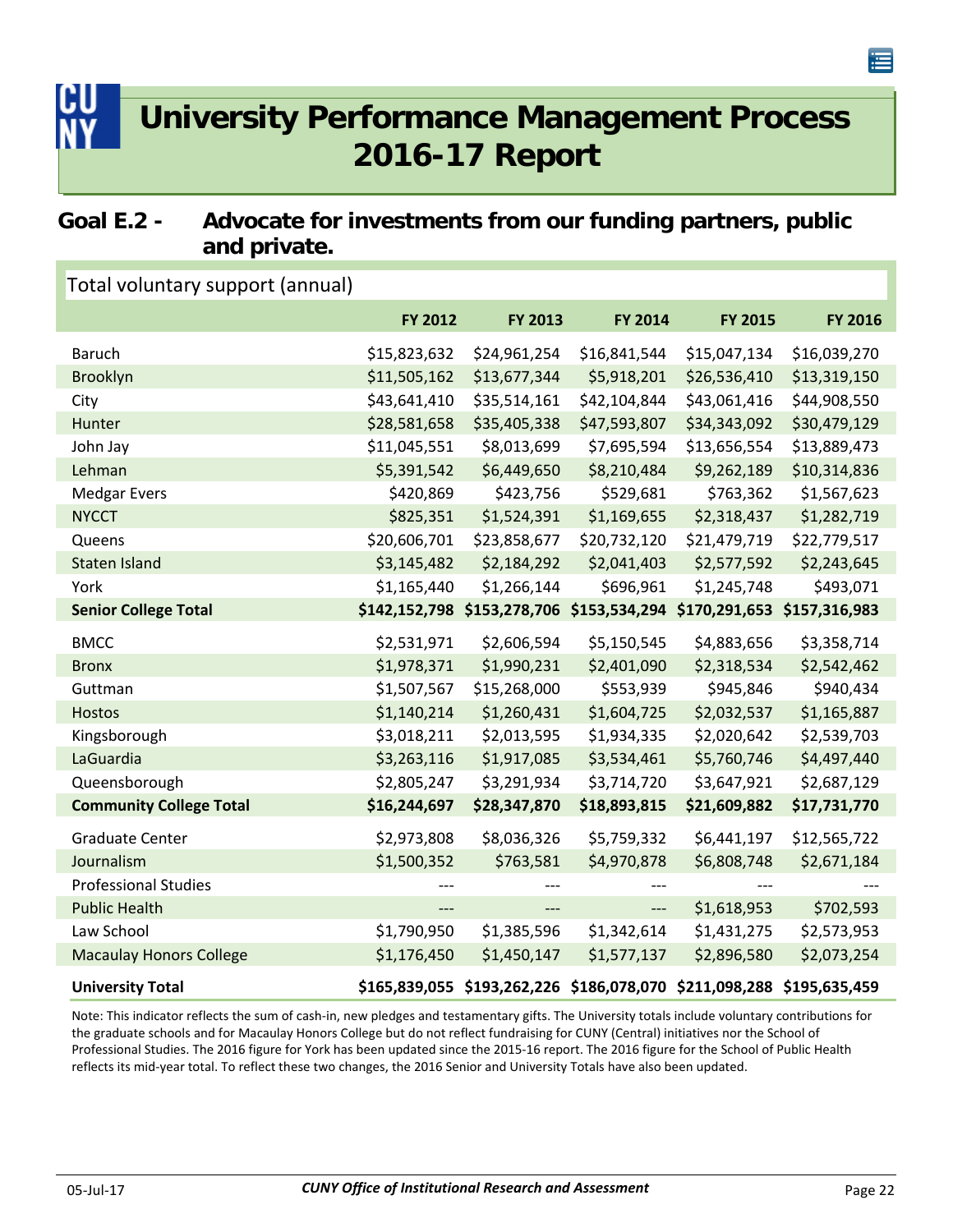### <span id="page-26-0"></span>**Goal E.3 - Expand capacity by making more efficient use of CUNY's facilities; rely on technology to meet enrollment demands.**

Percentage of FTEs offered before 9 a.m.

|                                  | <b>Fall 2014</b> | <b>Fall 2015</b> | <b>Fall 2016</b> |
|----------------------------------|------------------|------------------|------------------|
| <b>Baruch</b>                    | 4.6              | 2.4              | 2.4              |
| Brooklyn                         | 2.9              | 1.6              | 2.4              |
| City                             | 3.6              | 2.2              | 2.6              |
| Hunter                           | 3.4              | 3.7              | 3.3              |
| John Jay                         | 6.4              | 4.8              | 5.9              |
| Lehman                           | 0.4              | 0.9              | 0.6              |
| <b>Medgar Evers</b>              | 9.9              | 7.6              | 7.5              |
| <b>NYCCT</b>                     | 7.1              | 6.1              | 6.3              |
| Queens                           | 4.4              | 4.7              | 5.2              |
| Staten Island                    | 9.0              | 10.5             | 9.0              |
| York                             | 6.2              | 6.5              | 5.0              |
| <b>Senior College Average</b>    | 4.9              | 4.3              | 4.4              |
| <b>BMCC</b>                      | 10.4             | 10.6             | 9.6              |
| <b>Bronx</b>                     | 13.0             | 10.9             | 11.0             |
| Guttman                          | 13.0             | 15.2             | 6.2              |
| <b>Hostos</b>                    | 6.1              | 4.8              | 5.2              |
| Kingsborough                     | 7.3              | 9.1              | 8.5              |
| LaGuardia                        | 4.2              | 3.3              | 3.8              |
| Queensborough                    | 6.8              | 5.2              | 4.9              |
| <b>Community College Average</b> | 8.2              | 8.0              | 7.4              |
| <b>University Average</b>        | 6.3              | 5.8              | 5.6              |

Note: Excludes course sections with zero or unavailable class meeting hours. Class section meeting times became available in CUNYfirst for all colleges beginning fall 2014. FTEs offered in the morning represents student FTE enrollment in course sections meeting up until 9 a.m.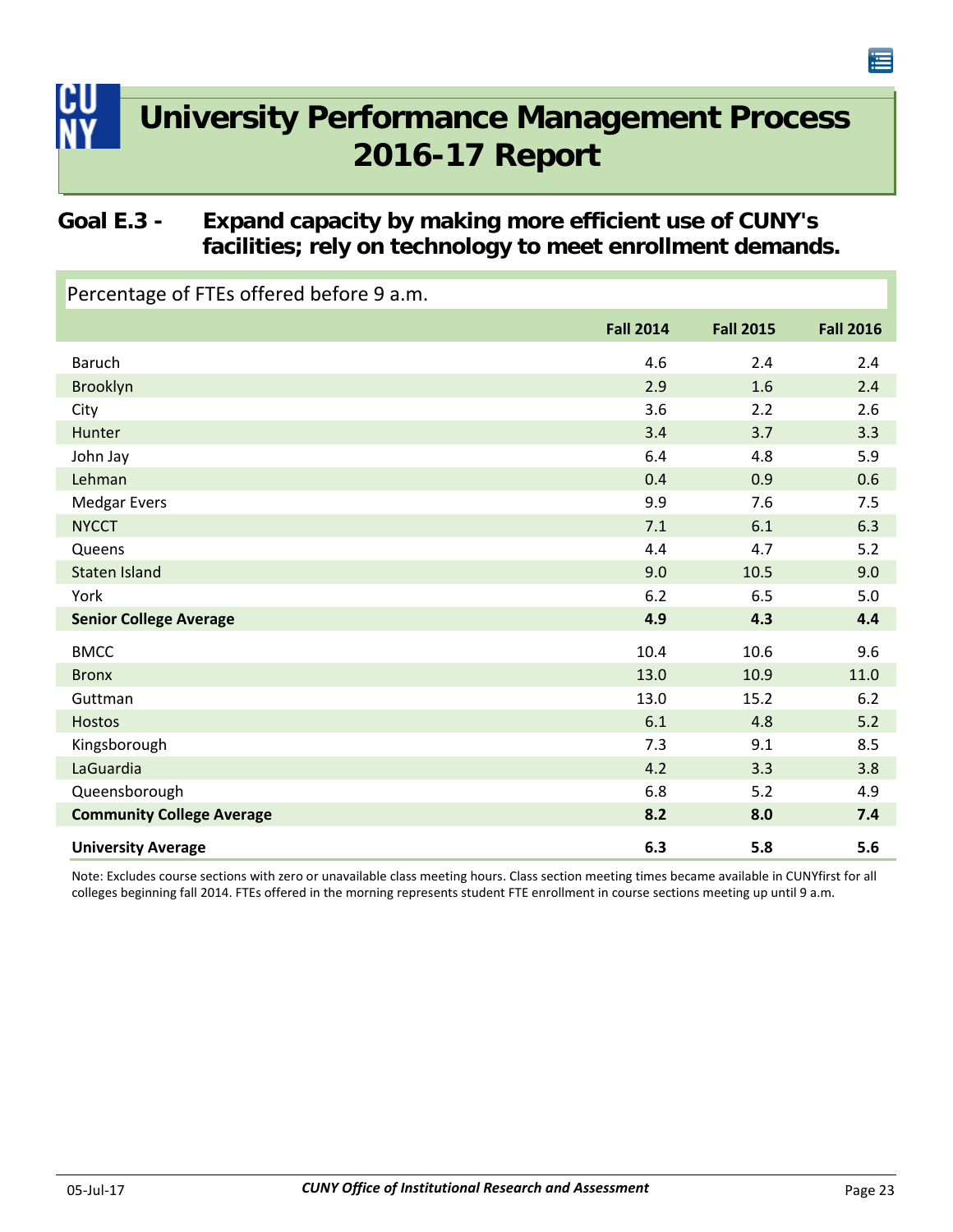### <span id="page-27-0"></span>**Goal E.3 - Expand capacity by making more efficient use of CUNY's facilities; rely on technology to meet enrollment demands.**

Percentage of FTEs offered after 5 p.m.

|                                  | <b>Fall 2014</b> | <b>Fall 2015</b> | <b>Fall 2016</b> |
|----------------------------------|------------------|------------------|------------------|
| <b>Baruch</b>                    | 27.2             | 29.0             | 27.8             |
| Brooklyn                         | 28.0             | 27.1             | 27.1             |
| City                             | 22.8             | 21.9             | 24.4             |
| Hunter                           | 29.3             | 27.9             | 28.7             |
| John Jay                         | 19.8             | 21.0             | 22.9             |
| Lehman                           | 34.4             | 33.0             | 33.5             |
| <b>Medgar Evers</b>              | 24.9             | 26.5             | 25.3             |
| <b>NYCCT</b>                     | 24.0             | 21.3             | 21.1             |
| Queens                           | 23.8             | 21.5             | 21.9             |
| <b>Staten Island</b>             | 24.2             | 24.2             | 25.3             |
| York                             | 21.1             | 22.8             | 23.7             |
| <b>Senior College Average</b>    | 25.5             | 24.9             | 25.4             |
| <b>BMCC</b>                      | 23.9             | 23.2             | 21.1             |
| <b>Bronx</b>                     | 17.3             | 16.3             | 18.4             |
| Guttman                          | 2.7              | 0.9              | 4.2              |
| <b>Hostos</b>                    | 21.9             | 20.8             | 23.4             |
| Kingsborough                     | 14.9             | 15.1             | 15.1             |
| LaGuardia                        | 18.6             | 19.6             | 18.5             |
| Queensborough                    | 13.1             | 11.7             | 10.4             |
| <b>Community College Average</b> | 19.0             | 18.4             | 17.5             |
| <b>University Average</b>        | 22.9             | 22.3             | 22.4             |

Note: Excludes course sections with zero or unavailable class meeting hours. Class section meeting times became available in CUNYfirst for all colleges beginning fall 2014. FTEs offered in the evening represents student FTE enrollment in course sections meeting at 5 p.m. or later.